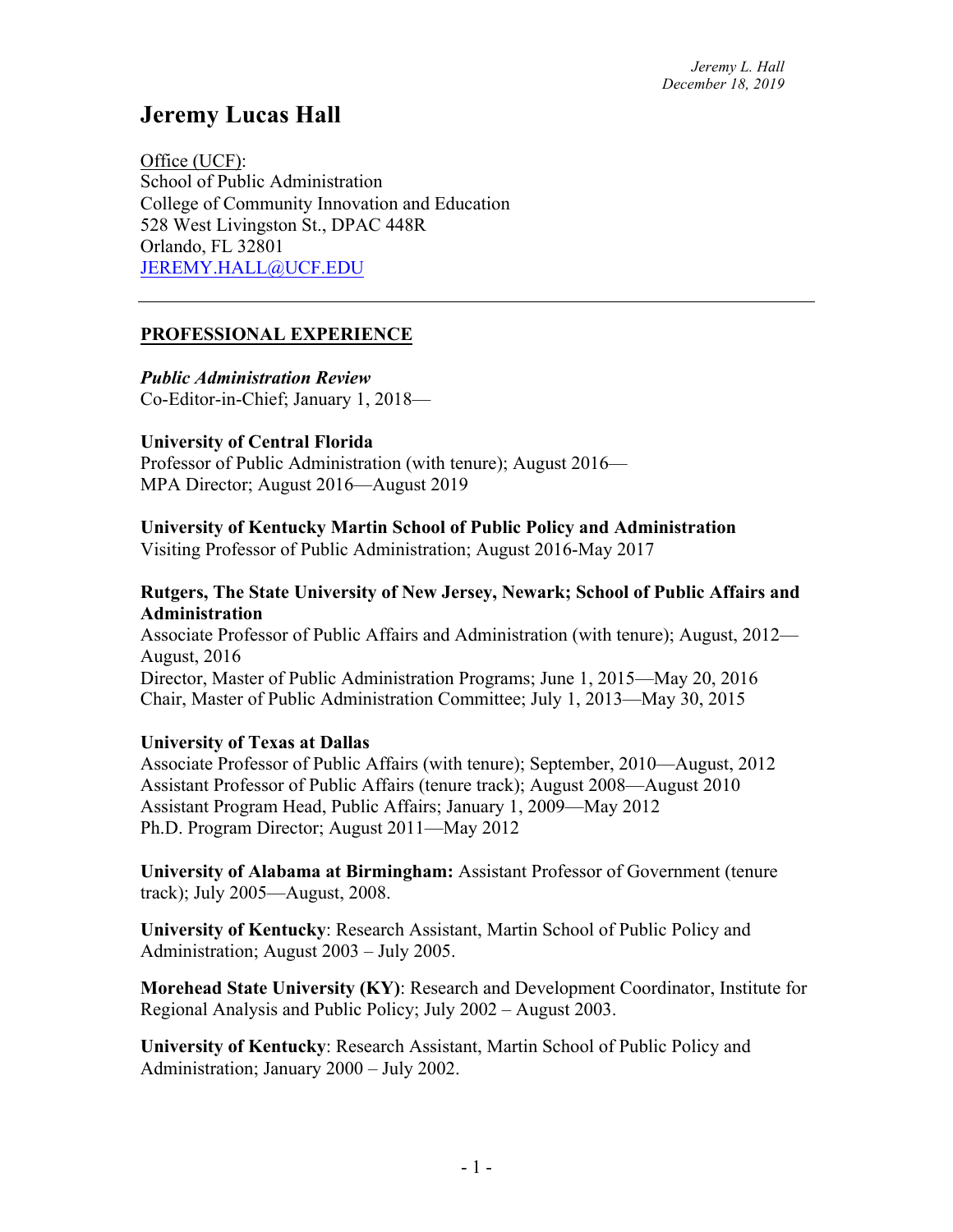**The Center for Rural Development**: Research Assistant, Department of Planning, Policy & Research, 1998-1999.

# **EDUCATION**

• Ph.D., Public Administration; University of Kentucky, Martin School of Public Policy and Administration. May 8, 2005

### Dissertation Title:

"Disentangling Components of Innovation Capacity and Innovation Outcomes in Economic Growth and Development in the U.S. States;" Edward T. Jennings, Jr., Committee Chair

- MPA, Specialization in Policy Analysis; University of Kentucky, Martin School of Public Policy and Administration. May 8, 2004
- B.A. Centre College. 1998

# **AWARDS AND HONORS**

- 2018-2019 Chester Newland Presidential Citation of Merit (ASPA, March 2019)
- 2016 ASPA Program Chair
- 2015 Senior Scholar,  $4^{th}$  International Young Scholars Workshop in Public Policy and Administration Research, Mexico City, Mexico
- 2015-2016 Chester Newland Presidential Citation of Merit (ASPA, March 20, 2016)
- 2010-2011 Chester Newland Presidential Citation of Merit (ASPA, March 14, 2011)
- 2004 Pi Alpha Alpha Doctoral Student Manuscript Award (NASPAA): "Understanding State Economic Development in the New Economy: A Theoretical Foundation and Empirical Examination of State Innovation in the  $U.S.$ "
- Collins Award for best Doctoral Student Paper, SECoPA 2003.
- Leadership East Kentucky Class of 2003.

# **RESEARCH INTERESTS**

Public Organizational Performance & Performance Management, Public Policy Processes, Policy Analysis, Best- & Evidence-Based Practice, Public Sector Capacity, Local & Regional Economic Development, Rural Development, Innovation Policy, Science and Technology Policy, Intergovernmental Relations, Fiscal Federalism.

### **TEACHING INTERESTS**

Public Management, Public Performance Management, Policy Process (formulation and implementation), Public Policy Analysis, Bureaucracy, Policy and Program Evaluation, State & Local Economic Development, Intergovernmental Relations, Grant Writing & Management.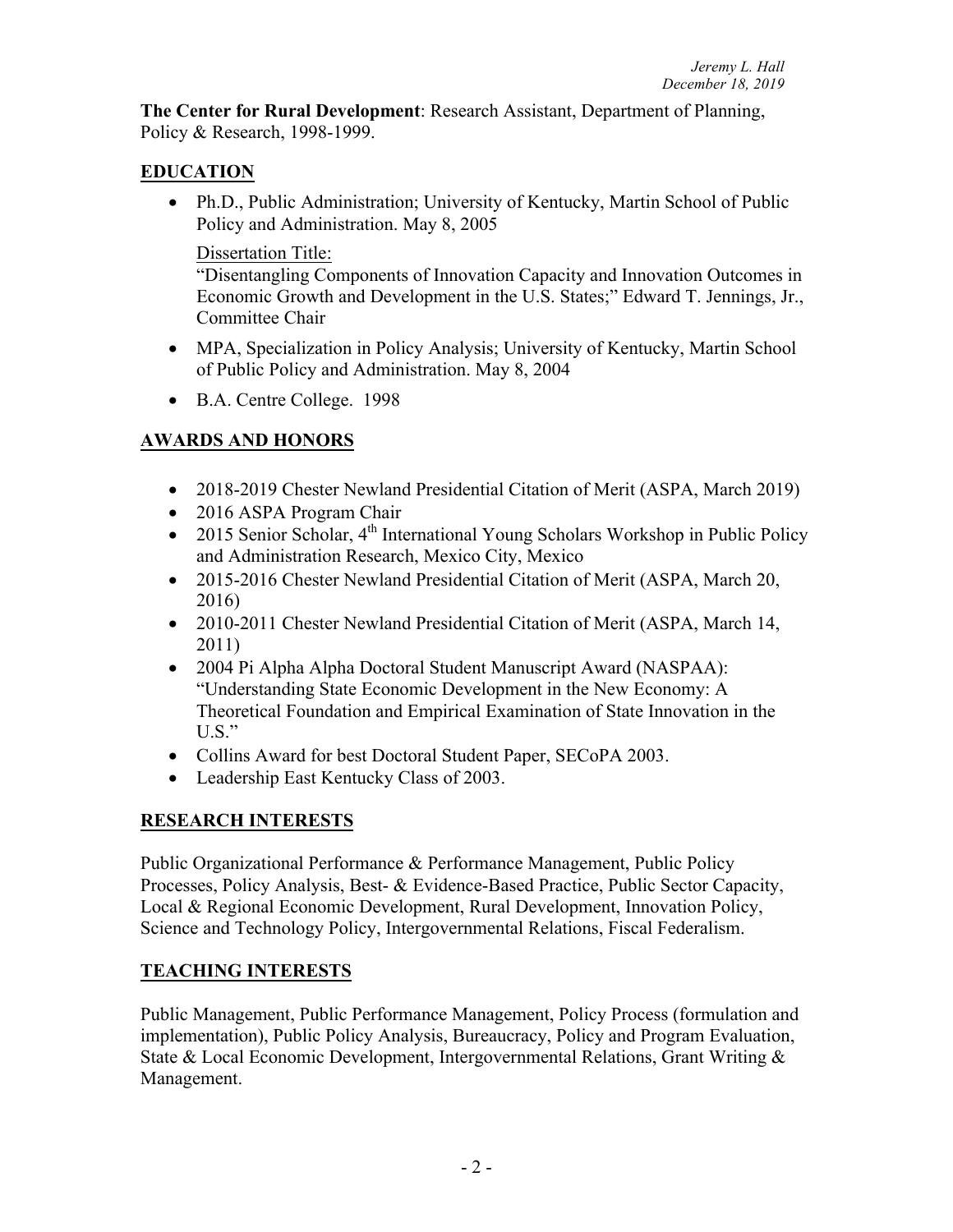# **MANUSCRIPTS UNDER DEVELOPMENT**

- 7. Mok, Jue Young & **Hall, Jeremy L.** A New Look at Person-Organization Fit and Job Satisfaction: Testing the Role of the Norms of Evidence and Research in Decision-Making. For *Review of Public Personnel Administration*.
- 6. Flabiano, Heather & **Jeremy L. Hall.** "Through the Lens of Maslow's Hierarchy: Understanding Endowment Accumulation at Private Colleges and Universities"
- **5. Hall, Jeremy L.** & Ed Jennings. "Implications of Fiscal Stress for State Agency Information Use: Findings from the Survey of State Agency Decision Making"
- **4. Hall, Jeremy L.** "Contextual Influences on State Agency Use of Research Evidence in Policy Decisions: A Cluster Analysis"
- **3. Hall, Jeremy L.** & Doug Goodman. "Municipal Human Resource Capacity: Texas City Performance in Times of Economic Peril."
- 2. **Hall, Jeremy L**., Nicola Bellé, & Paola Cantarelli. A systematic review of the literature on evidence and information use in public decision making. For *PAR.*
- 1. Jenna Tyler & **Jeremy L. Hall**. The effect of NERD on emergency management performance.

# **MANUSCRIPTS CURRENTLY UNDER REVIEW**

- **1. Hall, Jeremy L.** CQ Press Economic Development Book Chapters 1-13 (14-16 in process).
- **2. Hall, Jeremy L.** "Evidence-Based Practice in the Intergovernmental Context: Confronting Challenges, Embracing Opportunities" Chapter in Edited Book (proposed to Cambridge Scholars Press).
- **3. Hall, Jeremy L.** & Edward T. Jennings, Jr. Exploring the Impact of Organizational Culture on the Use of Evidence-Based Policy and Practice: Findings from U. S. State Agencies. Submitted to *Public Performance and Management Review* August 22, 2018; RnR received October 23, 2018; Revised and resubmitted January 21, 2019; Second RnR received July 29, 2019.
- **4. Hall, Jeremy L.**, Geiguen Shin, & Christopher E. Bartels. Measuring the Effect of Performance Management in Economic Development Practice. Submitted to *Local Government Studies*. July 15, 2019; RnR received August 27, 2019.
- **5.** Dmitrijevska-Markoski, Tamara, **Jeremy L. Hall**, & Lauren Azevedo. Implementation Drivers of Pay-for-Success Projects: The U.S. Experience. Submitted to *Local Government Studies* (FLGS-2019-0195). September 9, 2019.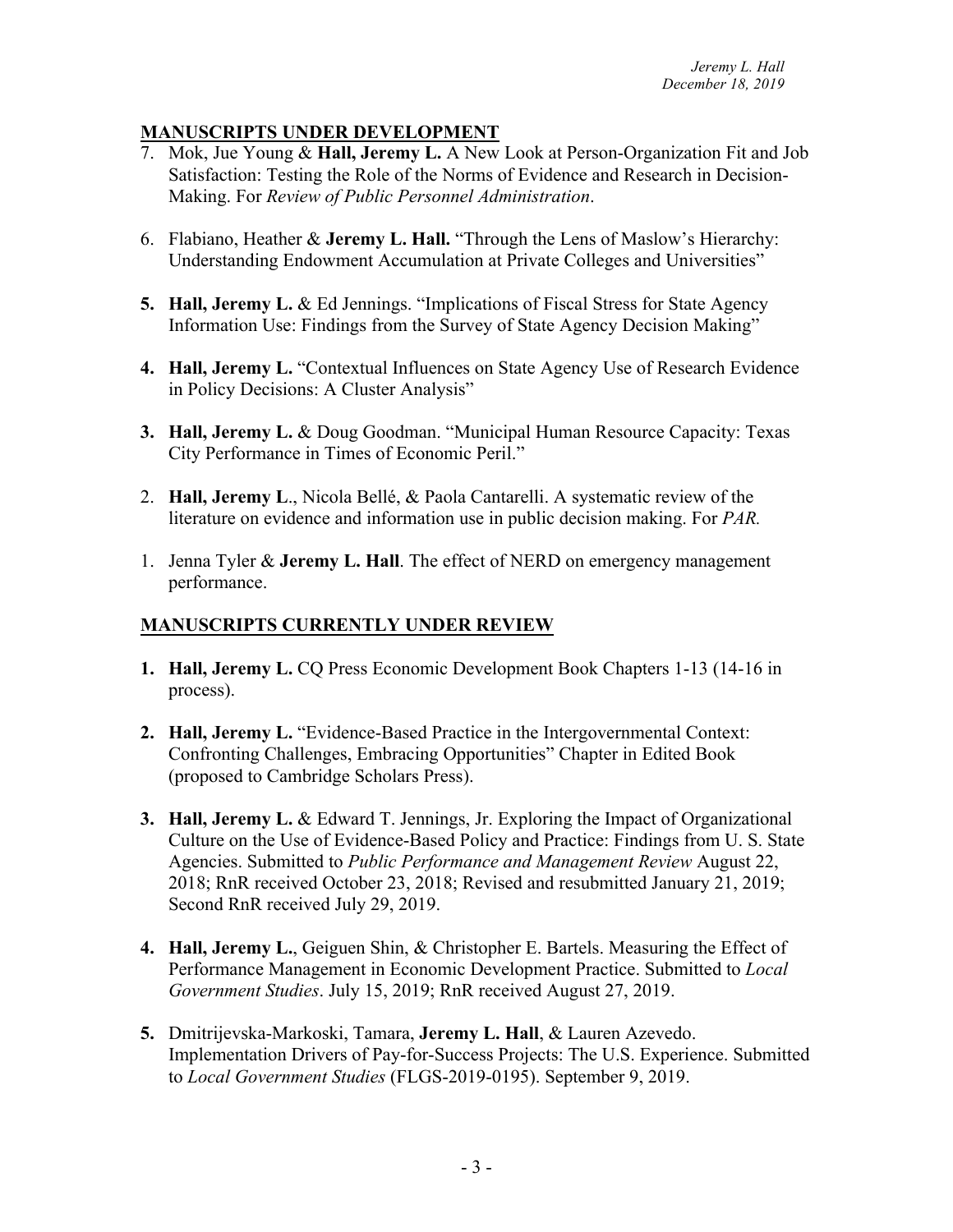**6.** David Kanaan **& Jeremy L. Hall.** All is not LOST in Texas: An Outcome-Oriented Analysis of Local Option Sales Tax Choices on Measures of Economic Growth. Submitted to *Economic Development Quarterly* September 20, 2019.

## **PEER REVIEWED JOURNAL ARTICLES**

- 30. **Hall, Jeremy L.** & David Kanaan. State Tax Policy, Municipal Choice, and Local Economic Development Outcomes: A Structural Equation Modelling Approach. Conditionally Accepted by *Public Administration Review* September 18, 2019.
- 29. **Jeremy L. Hall**, William Hatcher, Bruce D. McDonald III, Patricia Shields & Jessica E. Sowa, 2019. The art of peer reviewing: Toward an effective developmental process, *Journal of Public Affairs Education*, 25(3): 296-313. DOI: 10.1080/15236803.2019.1616657
- **28. Hall, Jeremy L.** & Gregg G. van Ryzin, 2019. A Norm of Evidence and Research in Decision-making (NERD): Scale Development, Reliability, and Validity. *Public Administration Review, 79* (3): 321-329. doi:10.1111/puar.12995
- 27. Shin, Geiguen & **Jeremy L. Hall,** 2018. "Intergovernmental Externalities and their Effects on Economic Development Policy" *Economic Development Quarterly*; *32*(3), 242–256. https://doi.org/10.1177/0891242418778115
- 26. **Hall, Jeremy L.** 2017. Evidence-Based Practice: Challenging the Rational Wisdom. *International Journal of Public Administration, 40* (9): 730-743. DOI: 10.1080/01900692.2016.1187167
- 25. **Hall, Jeremy L.** 2017. Performance Management: Confronting the Challenges for Local Government. *Public Administration Quarterly, 41*(1), p.43.
- 24. **Hall, Jeremy L.** & Christopher E. Bartels. 2014. Management Practice Variation in Tax Increment Financing Districts: An Empirical Examination of the Administrative Theory of Performance. *Economic Development Quarterly, 28* (3): 270-282*.*
- 23. **Hall, Jeremy L**. and Edward T. Jennings, Jr. 2012. Administrators' perspectives on successful interstate collaboration: The Drug Effectiveness Review Project. *State & Local Government Review, 44* (2).
- 22. **Hall, Jeremy L**. & Michael E. Howell-Moroney. June 2012. Poverty, Innovation Capacity and State Economic Development in the Knowledge Economy. *Growth and Change.*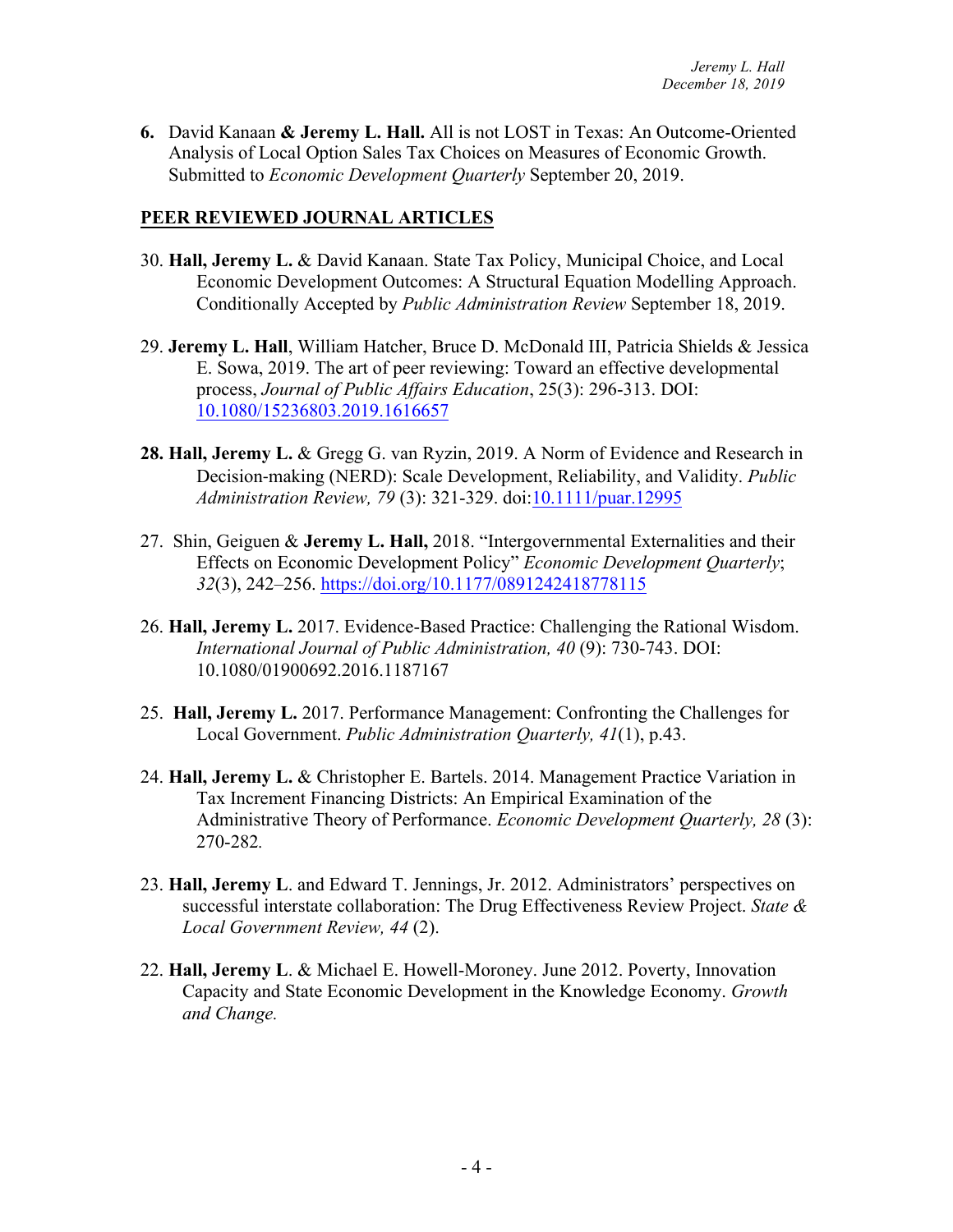- 21. Jennings, Edward T., **Jeremy L. Hall**, & Zhiwei Zhang. 2012. The American Recovery and Reinvestment Act and State Accountability. *Public Performance and Management Review, 35* (3): 527-549.
- 20. Bartels, Christopher E. & **Jeremy L. Hall**. 2012. Exploring Management Practice Variation in Tax Increment Financing Districts: Toward an Administrative Theory of Performance. *Economic Development Quarterly, 26*(1): 13-33.
- 19. **Hall, Jeremy L**. and Edward T. Jennings. 2011. The American Recovery and Reinvestment Act (ARRA): A Critical Examination of Accountability and Transparency in the Obama Administration. *Public Performance and Management Review, 35*(1): 202-226*.*
- 18. Jennings, Edward T. and **Jeremy L. Hall**. 2012. Evidence-Based Practice and the Use of Information in State Agency Decision-Making. *Journal of Public Administration Research and Theory, 22* (2): 245-266*.*
- 17. **Hall, Jeremy L.** and Donna M. Handley. 2011. "City Adoption of Federal Performance Measurement Requirements: Perspectives from Community Development Block Grant Program Administrators." *Public Performance and Management Review 34*(4):443-467*.* (Lead Article)
- 16. Howell-Moroney, Michael & **Jeremy L. Hall**. 2011. **"**Waste in the Sewer: The Collapse of Accountability and Transparency in Public Finance in Jefferson County, Alabama." *Public Administration Review, 71*(2):232-242.
- 15. **Hall, Jeremy L.** 2010. "The Distribution of Federal Economic Development Grant Funds: A Consideration of Need and the Rural/Urban Divide." *Economic Development Quarterly, 24* (4): 311-324*.*
- 14. **Jeremy L. Hall**. 2010. "Giving and Taking Away: Exploring Federal Grants' Differential Burden on Metropolitan and Non-Metropolitan Regions" *Publius, the Journal of Federalism, 40* (2): 257-274*.*
- 13. **Hall, Jeremy L.** & Edward T. Jennings, Jr. 2010. "Assessing the Use and Weight of Information and Evidence in U.S. State Policy Decisions" to be included in the symposium "Evidence Based Practice," *Policy and Society, 29* (2): 137-147.
- 12. **Hall, Jeremy L.** 2009. "Cognitive Styles Matching: Expanding the Efficacy of Group Work in MPA Courses." *Journal of Public Affairs Education*, *15*(4).
- 11. **Hall, Jeremy L.** 2009. "Comparing Indices of State Performance in the Knowledge-Based Economy." *Applied Research in Economic Development*, *6*(1): 3-13 (Lead Article).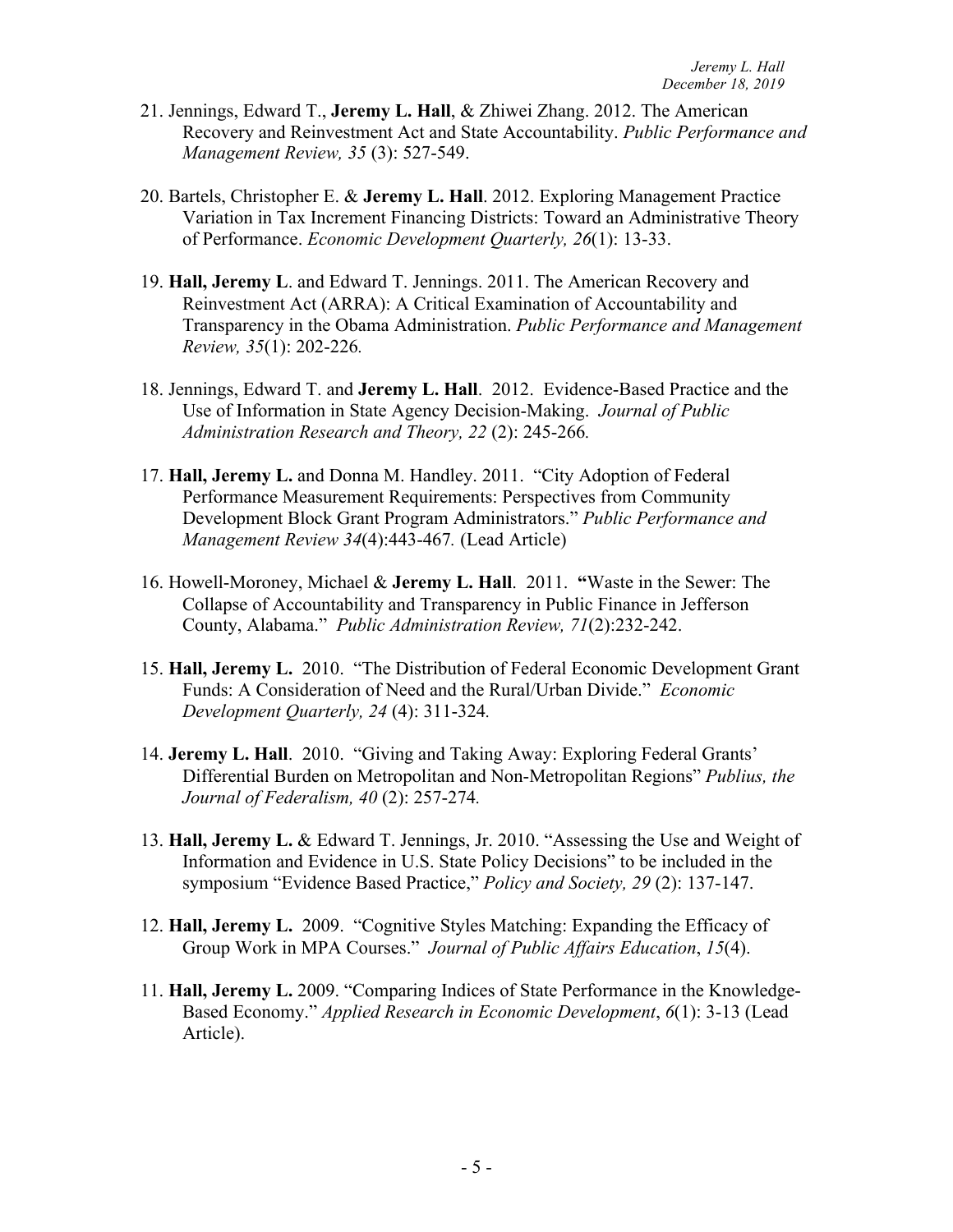- 10. **Hall, Jeremy L.** 2009."Measurement with Meaning: Evaluating Trends and Differences in Innovation Capacity among the States." *Economic Development Quarterly, 23*(1): 3-12 (Lead Article).
- 9. **Hall, Jeremy L.** 2008. "Assessing Local Capacity for Federal Grant-Getting" *American Review of Public Administration,* 38(4): 463-479.
- 8. **Hall, Jeremy L.** November, 2008. "Moderating Local Capacity: Exploring the E.O. 12372's Intergovernmental Review Effects on Federal Grant Awards." *Policy Studies Journal*, 36(4): 593-613.
- 7. **Hall, Jeremy L.** and Edward T. Jennings, Jr. 2008. "Taking Chances: Evaluating Risk as a Guide to Better Use of Best Practices." *Public Administration Review, 68* (4): 695-708.
- 6. **Hall, Jeremy L.** 2008. The Changing Federal Grant Structure and its Potential Effects on State/Local Community Development Efforts. *Journal of Public Budgeting, Accounting, and Financial Management*, 20 (1): 46-71.
- 5. **Hall, Jeremy L.** 2008. "The Forgotten Regional Organizations: Creating Capacity for Economic Development" *Public Administration Review*, *68*:1, 110-125.
- 4. **Hall, Jeremy L.** July/August, 2007. "Understanding State Economic Development Policy in the New Economy: A Theoretical Foundation and Empirical Examination of State Innovation in the U.S." *Public Administration Review*, 67(4), 630-646. (Lead Article; Nominated for the Marshall E. Dimmock Award).
- 3. **Hall, Jeremy L.** 2007. "Implications of Success and Persistence for Public Sector Performance." *Public Organization Review*, 7(3): 281-297.
- 2. **Hall, Jeremy L.** May 2007. "Developing Historical Fifty-State Indices of Innovation Capacity and Commercialization Capacity" *Economic Development Quarterly* 20(2): 107-123. (Lead Article)
- 1. **Hall, Jeremy L.** 2007. Dividing the Pie: Values, Self-Interest, and New Challenges for Urban Administration in a Fragmented System *Journal of Public Administration and Management, an Interactive Journal*, 12(4): 96-127.

### **BOOKS**

- 3. **Hall, Jeremy L.**, forthcoming. *Managing State & Local Economic Development*. Under contract with CQ Press. ISBN 9781452218243.
- 2. Poister, Theodore H., Maria Aristigueta, and **Jeremy L. Hall**. October 8, 2014. *Managing and Measuring Performance in Public and Nonprofit Organizations: An*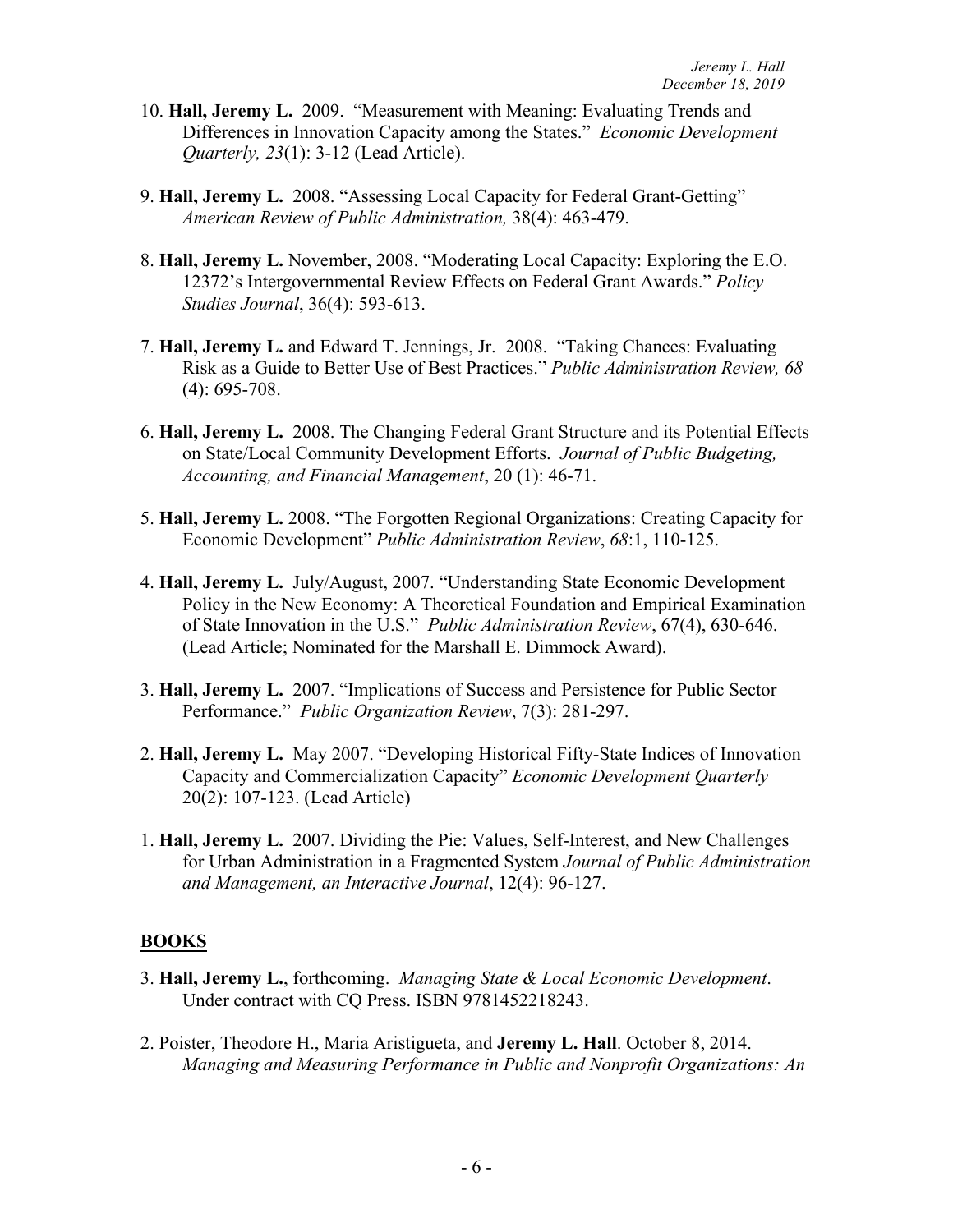*Integrated Approach,* 2nd Edition. San Francisco: Jossey-Bass/Wiley. ISBN 9781118439050

1. **Hall, Jeremy L.** 2010. *Grant Management: Funding for Public and Nonprofit Programs*. Sudbury, Massachusetts: Jones & Bartlett Publishers, Inc. ISBN 9780763755270.

### **PEER-REVIEWED CHAPTERS AND ENTRIES**

- 6. **Hall, Jeremy L.** & Michael Hail. 2013. "Economic and Community Development in the Commonwealth of Kentucky." In *Kentucky: Government, Politics, and Public Policy*; James Clinger & Michael Hail, Eds. University Press of Kentucky. ISBN: 978-0813143156.
- 5. Jennings, Edward T., & **Jeremy L. Hall**. 2013. "Kentucky Council on Developmental Disabilities." In *Kentucky: Government, Politics, and Public Policy;* James Clinger & Michael Hail, Eds. University Press of Kentucky. ISBN: 978-0813143156.
- 4. **Hall, Jeremy. "**Transparency and Accountability in Economic Development Efforts: Causes with Consequences." in *The Future of Governance*, Taco Brandsen and Marc Holzer, Eds. Washington, DC: American Society for Public Administration. 2010.
- 3. **Hall, Jeremy L.** 2011. "Distributing Benefits and Burdens: Assessing Performance of the U.S. Intergovernmental Fiscal Transfer System." In *Policy, Performance and Management in Governance and Intergovernmental Relations, Edoardo Ongaro,* Andrew Massey, Marc Holzer, and Ellen Wayenberg, Eds*.* Northampton, MA: Edward Elgar Publishing, Ltd.
- 2. **Hall, Jeremy L.** December 31, 2008. "Developing Organizational Capacity" *Encyclopedia of Public Administration and Public Policy, 2nd Ed*.
- 1. **Hall, Jeremy L.** April 15, 2008. Chapter: "Policymaking in Local Government" *Encyclopedia of Public Administration and Public Policy, 2nd Ed.*

#### **EDITED ARTICLES, CHAPTERS AND ENTRIES**

- 28. R. Paul Battaglio & **Jeremy L. Hall.** 2019. Ordo Ab Chao?: Complexity and Its Implications. *Public Administration Review, 79*(6):807-809. doi:10.1111/puar.13128.
- 27. **Hall, Jeremy L.** & R. Paul Battaglio. 2019. Bowling Alone, Rigor, and the Decline of Social Capital in Academic Service. *Public Administration Review, 79*(5):625- 628. doi:10.1111/puar.13107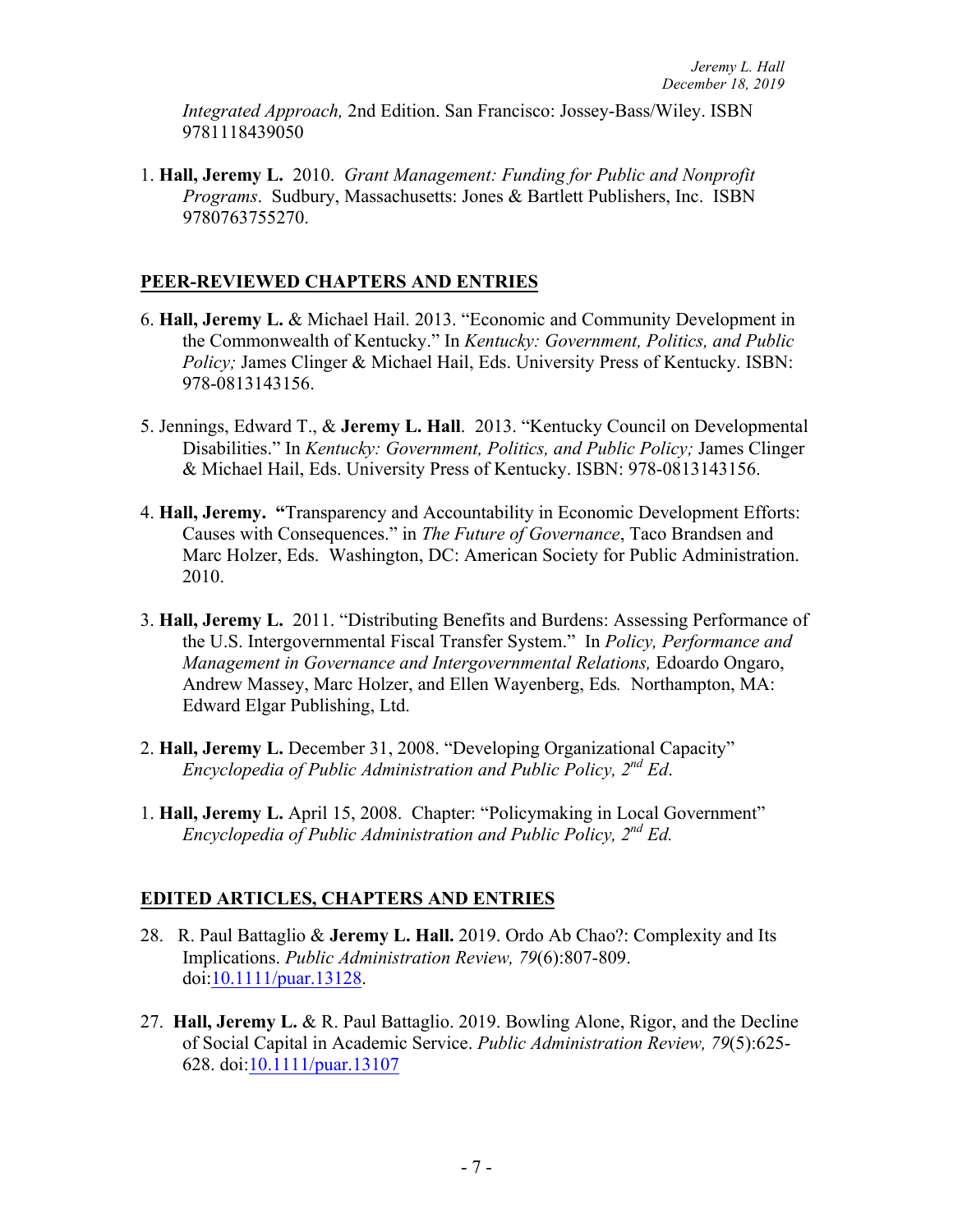- 26. **Hall, Jeremy L.** & R. Paul Battaglio. 2019. Bridging the Divide: When Research Speaks—And Listens—To Practice. *Public Administration Review, 79*(4):461-464. doi:10.1111/puar.13087
- 25. R. Paul Battaglio & **Hall, Jeremy L.** 2019. Get Your Shades Now—The Future's Still Bright: Leveraging Human Resources for Tomorrow's Public Service. *Public Administration Review, 79*(3): 301-303. doi:10.1111/puar.13066
- 24. R. Paul Battaglio & **Hall, Jeremy L.** 2019. For the Benefit of Mr. Thompson: Organizations, Uncertainty, and Administrative Science. *Public Administration Review, 79*(2): 153-155. doi:10.1111/puar.13044
- 23. **Hall, Jeremy L.** & R. Paul Battaglio. 2019. Turning the Page: A New Year and a New Leaf. *Public Administration Review, 79*(1): 8-11. doi:10.1111/puar.13026
- 22. Hall, Jeremy L. & R. Paul Battaglio. 2019. Thank You and Welcome Aboard!. *Public Administration Review, 79*(1): 5-7. doi:10.1111/puar.13027
- 21. R. Paul Battaglio & **Hall, Jeremy L**. 2018. Trinity is Still My Name: Renewed Appreciation for Triangulation and Methodological Diversity in Public Administration. *Public Administration Review, 78* (6): 825-827.
- 20. R. Paul Battaglio & **Hall, Jeremy L**. 2018. A Fistful of Data: Unpacking the Performance Predicament. *Public Administration Review, 78* (5): 665-668.
- 19. **Hall, Jeremy L.** & R. Paul Battaglio. 2018. Reduced-Boundary Governance: The Advantages of Working Together. *Public Administration Review, 78* (4):449-501.
- 18. R. Paul Battaglio & **Hall, Jeremy L**. 2018. Time's Up: Equity, Fairness, and Public Administration. *Public Administration Review, 78* (3): 335-337.
- 17. **Hall, Jeremy L.** & R. Paul Battaglio. 2018. Research, Evidence, and Practice: Defining Academic Journals' Place. *Public Administration Review, 78* (2): 181-182.
- 16. **Hall, Jeremy L.** & R. Paul Battaglio. 2018. Thank You and Welcome Aboard! *Public Administration Review, 78* (1): 11-13.
- 15. R. Paul Battaglio & **Hall, Jeremy L**. 2018. PAR Welcomes a New Editorial Team. *Public Administration Review, 78* (1): 7-10.
- 14. **Hall, Jeremy L.** & R. Paul Battaglio. 2018. Transition and Plotting a Course. *Public Administration Review, 78* (1): 5-6.
- 13. **Hall, Jeremy L.** 2012. Introduction to the symposium, "Performance and Accountability in a Time of Economic Crisis" *Public Performance and Management Review, 35* (3): 485-488.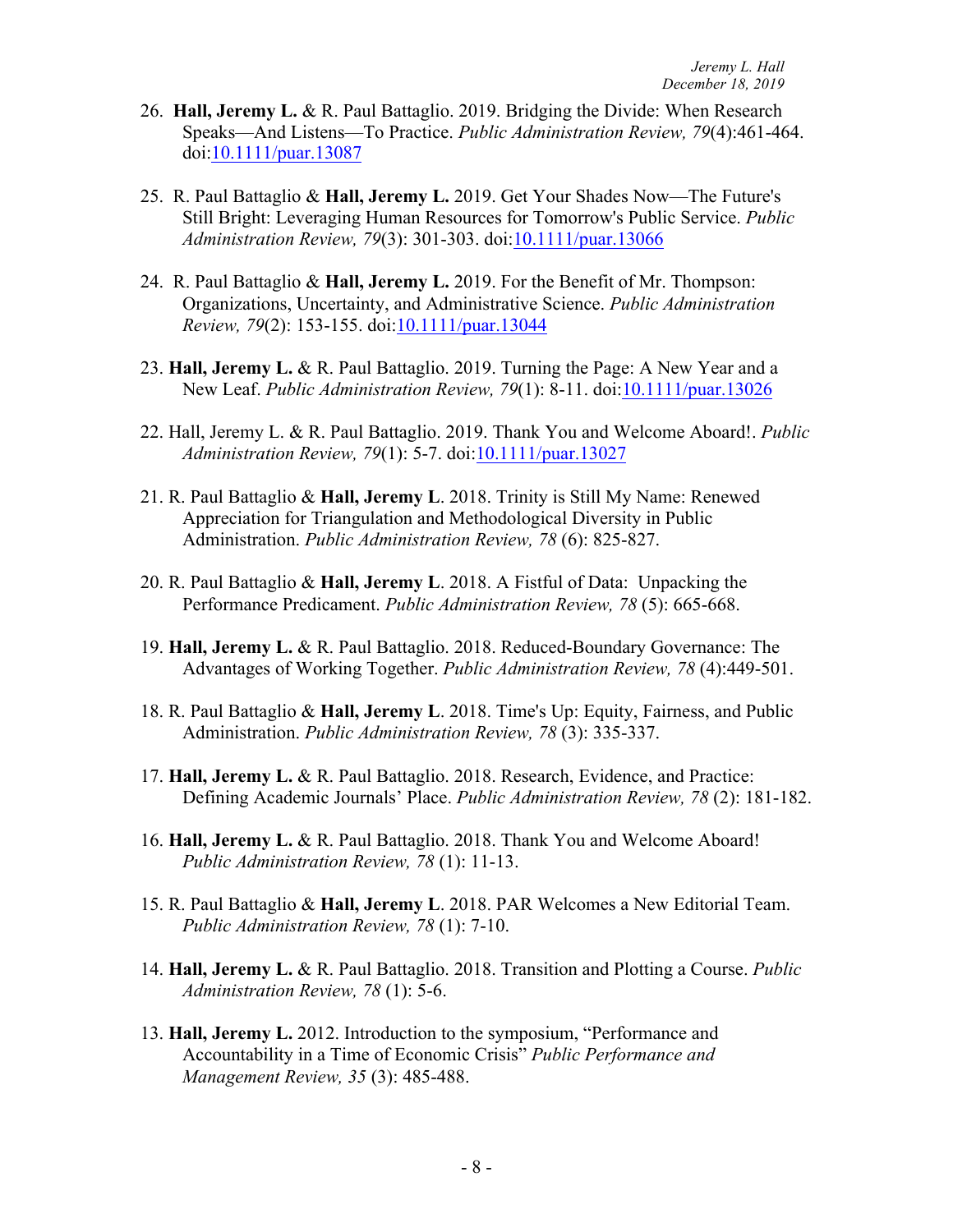- 12. Jennings, Edward T. and **Jeremy L. Hall**. 2011. "State Agency Attention to Scientific Sources of information to Guide Program Operations." *Evidence-Based Public Management: Practices, Issues, and Prospects*, Armonk, NY: M.E. Sharpe.
- 11. Michael W. Hail & **Jeremy L. Hall**. 2009. "County Consolidation and State Rural Economic Development Strategies." Chapter in *Public Administration*. Nova Science Publishers, Ltd.
- 10. **Hall, Jeremy L.** and Michael Hail. "Special Districts." *Federalism in America: An Encyclopedia*. Joseph Marbach, Ellis Katz, and Troy Smith, Editors, Westport, CT: Greenwood Press, Inc. 2006.
- 9. **Hall, Jeremy L.** and Michael Hail. "Conditional Grants." *Federalism in America: An Encyclopedia*. Joseph Marbach, Ellis Katz, and Troy Smith, Editors, Westport, CT: Greenwood Press, Inc. 2006.
- 8. Hail, Michael and **Jeremy L. Hall**. "Economic Development." *Federalism in America: An Encyclopedia*. Joseph Marbach, Ellis Katz, and Troy Smith, Editors, Westport, CT: Greenwood Press, Inc. 2006.
- 7. Hail, Michael and **Jeremy L. Hall**. "Project Grants." *Federalism in America: An Encyclopedia*. Joseph Marbach, Ellis Katz, and Troy Smith, Editors, Westport, CT: Greenwood Press, Inc. 2006.
- 6. Marbach, Joseph, Michael Hail, and **Jeremy L. Hall**. "Sixteenth Amendment." *Federalism in America: An Encyclopedia*. Joseph Marbach, Ellis Katz, and Troy Smith, Editors, Westport, CT: Greenwood Press, Inc. 2006.
- 5. Hail Michael and **Jeremy L. Hall**. "States and Nationbuilding: 1775-1783." *Americans at War: Society, Culture, and the Homefront*. John P. Resch, Editor in Chief. New York, NY: Macmillan Reference USA, 2005.
- 4. **Hall, Jeremy L.** and Jeffrey L. Pasley."Thomas Jefferson." *Conspiracy Theories in American History: An Encyclopedia*; Peter Knight, Ed. Oxford: ABC-CLIO Inc., 2003.
- 3. **Hall, Jeremy L.** "National Security Agency." *Conspiracy Theories in American History: An Encyclopedia*; Peter Knight, Ed. Oxford: ABC-CLIO Inc., 2003.
- 2. **Hall, Jeremy L.** "E-Review: Survey Research and Administration Web-Based Resources." *Journal of Public Affairs Education.* (8:4). October, 2002.
- 1. **Hall, Jeremy L.** "Social Science Data for Questions of Federalism: The National Network of State Polls." *The Federalism Report*. (25:1-2). 2002.

#### **RESEARCH REPORTS**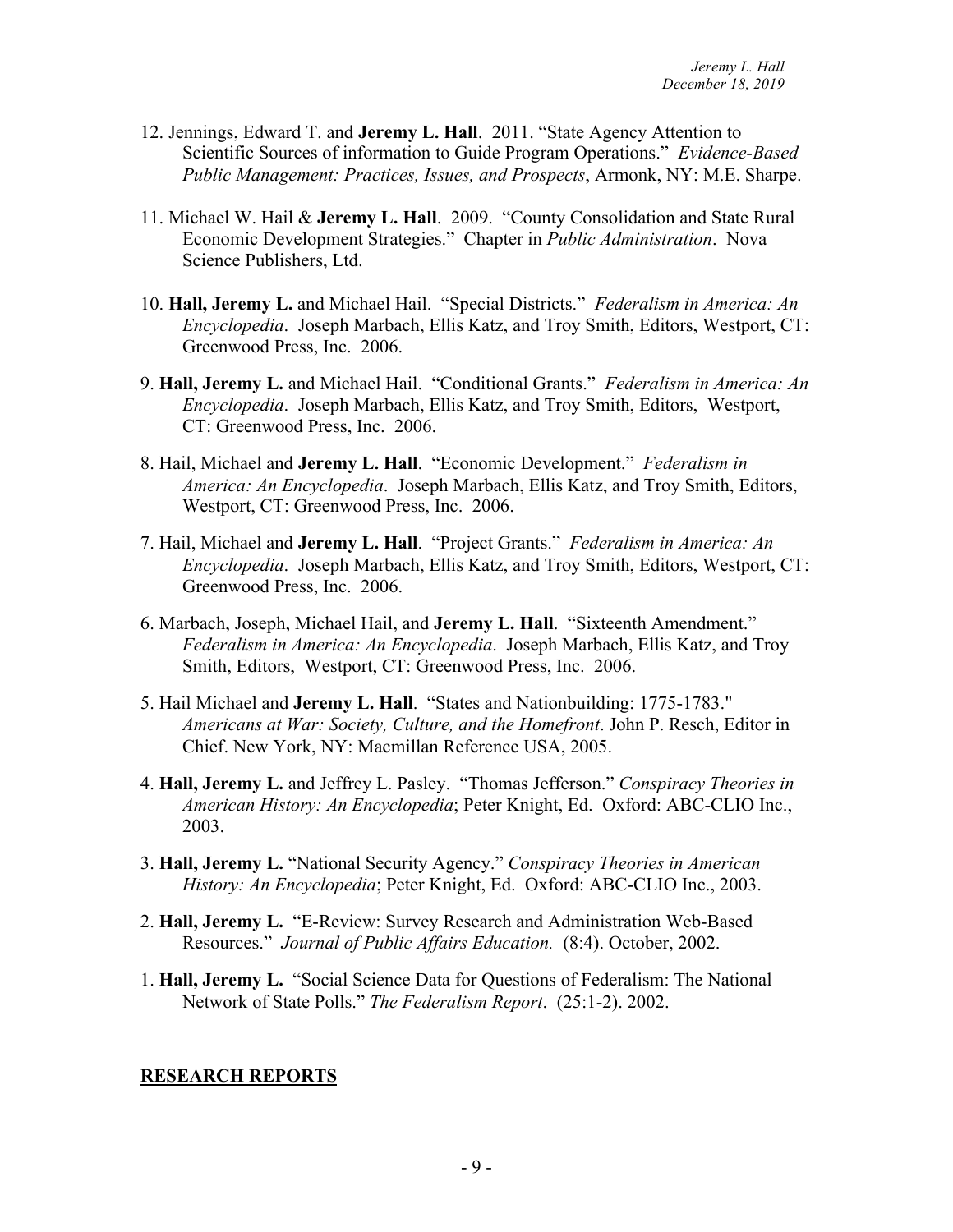- **Hall, Jeremy L.** and Michael E. Howell-Moroney. Feasibility Study: Nixon Cultural Center at Tuxedo Junction. June 30, 2009. 85 pages. Prepared for Main Street Birmingham, Inc.
- **Hall, Jeremy L.** and Donna M. Handley. Economics of the Arts for Western Blount County: Final Project Report. August 31, 2007. 86 pages. Prepared for West Blount Community Foundation.
- Jennings, Edward T., Jr., **Jeremy L. Hall,** Tracy Black, and Alan Wade. 2002. Meeting the Transportation Needs of Kentuckians with Disabilities: Public Policy Solutions. Prepared for the Kentucky Developmental Disabilities Council.
- Jennings, Edward T., **Jeremy L. Hall**, Perry Papka, and Kristen Hoffman, 2004. Report on Best Practices: Living Arrangements , Self-Determination , Employment**.** A report prepared for the Kentucky Council on Developmental Disabilities and the Kentucky Department of Mental Health and Mental Retardation Services.

### **PRESENTATIONS**

#### *Invited*

- **Jeremy L. Hall & R. Paul Battaglio. "Enhancing Academic-Practitioner Exchange and** Collaboration" National Academy of Public Administration. Washington, DC. March 7, 2019.
- **Jeremy L. Hall.** Keynote Speaker. ICPA conference, Chengdu, China. Nov 30-Dec 2, 2018.
- **Jeremy L. Hall.** Symposium summary and wrap-up. Entrepreneurship in the Public and Nonprofit Sectors. National Academies of Sciences, Engineering & Medicine, Washington, DC. October 22, 2018.
- **Jeremy L. Hall**. Distinguished Guest Speaker. Plenary Session IV: Publication Strategies, career development and academic community building. EGPA Symposium for PhD Students and Junior Researchers & European Perspectives on Public Administration Joint Session, Lausanne, Switzerland.
- **Jeremy L. Hall.** Invited Discussant. International Conference of Performance Budgeting Research: The Problem and Innovation of Budgeting Performance Management. National Academy of Economic Strategy, Chinese Academy of Social Sciences. Beijing, China. July, 2018.
- **Jeremy L. Hall.** Norms of Evidence and Research in Decision-making (NERDs): A Focus on Homeland Security. Morehead State University, March 15, 2018.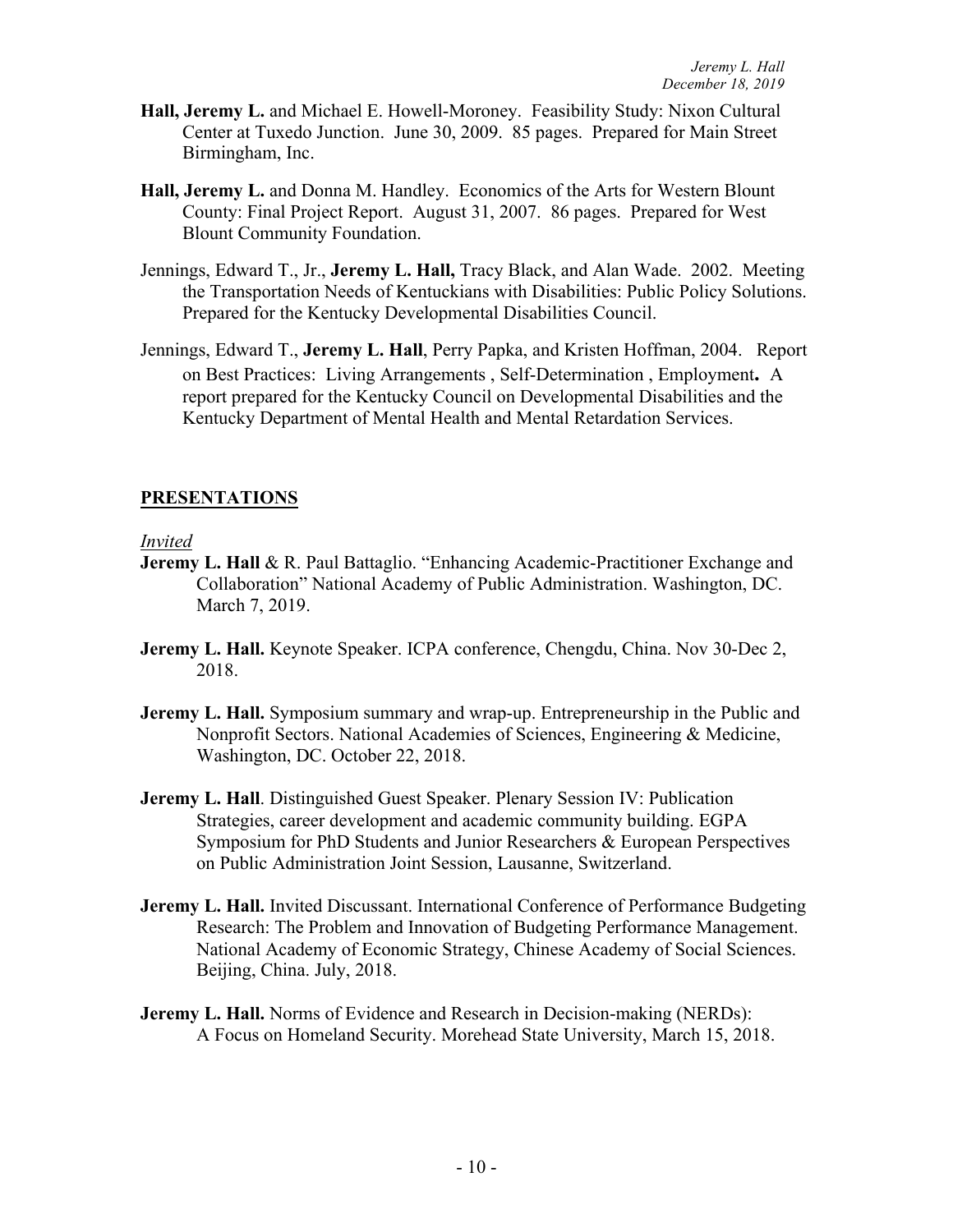- **Jeremy L. Hall.** Norms of Evidence and Research in Decision-making (NERDs): Scale Development, Reliability and Validity. Seoul National University, February 24, 2018.
- **Jeremy L. Hall & R. Paul Battaglio: PAR: Our editorial vision. University of Texas at** Dallas. September 11, 2017.
- **Jeremy L. Hall.** Editors Panel: Are We All Touching the Same Camel? George Washington University. June 7, 2017.
- **Jeremy L. Hall.** Evidence-Based Practice in the Intergovernmental Context: Confronting Challenges, Embracing Opportunities. Invited presentation delivered at the Institute for Federalism and Intergovernmental Relations (IFIR) Federalism Symposium "Historical Development and Modern Governance," Lexington, KY, June 27, 2013.
- **Jeremy L. Hall.** Evidence-Based Practice and the Use of Information in State Agency Decision-Making: Results from a Survey of State Agency Administrators. Invited lecture delivered at Texas A&M University, College Station, TX, September 12, 2011.
- **Jeremy L. Hall.** Grant Management. Invited lecture delivered at Texas A&M University, College Station, TX, September 12, 2011.
- **Jeremy L. Hall.** Examining Capacity to Understand Performance: Theory and Evidence. Invited lecture delivered at Korea University, Seoul, Korea, May 25, 2011.
- **Jeremy L. Hall.** Evidence-Based Practice in the U.S. States. Invited lecture delivered at the Graduate Program in Governance, SungKyunKwan University, Seoul, Korea, May 26, 2010.

#### *International*

- **Hall, Jeremy L.** "Capacity, Performance and Competitiveness: Introduction to the PAR Symposium. ASU-SNU BK 21 conference. Phoenix, AZ, January 15-16, 2019.
- **Hall, Jeremy L**., Jue Young Mok, & Gregg G. van Ryzin. "Personal Beliefs and Cultural Factors: A New Look at Person-Organization Fit" Presented at the 2018 EGPA Annual Conference, Laussane, Switzerland, September, 2018.
- **Hall, Jeremy L.,** Gregg G. van Ryzin, Jue Young Mok, & Jin W. Mok. "Personal Beliefs, Cultural Factors, and Evidence Use: Evidence-Based Orientation and a New Perspective on Person-Organization Fit." Presented at the 2018 IRSPM Annual Conference, Edinburgh, Scotland. April, 2018.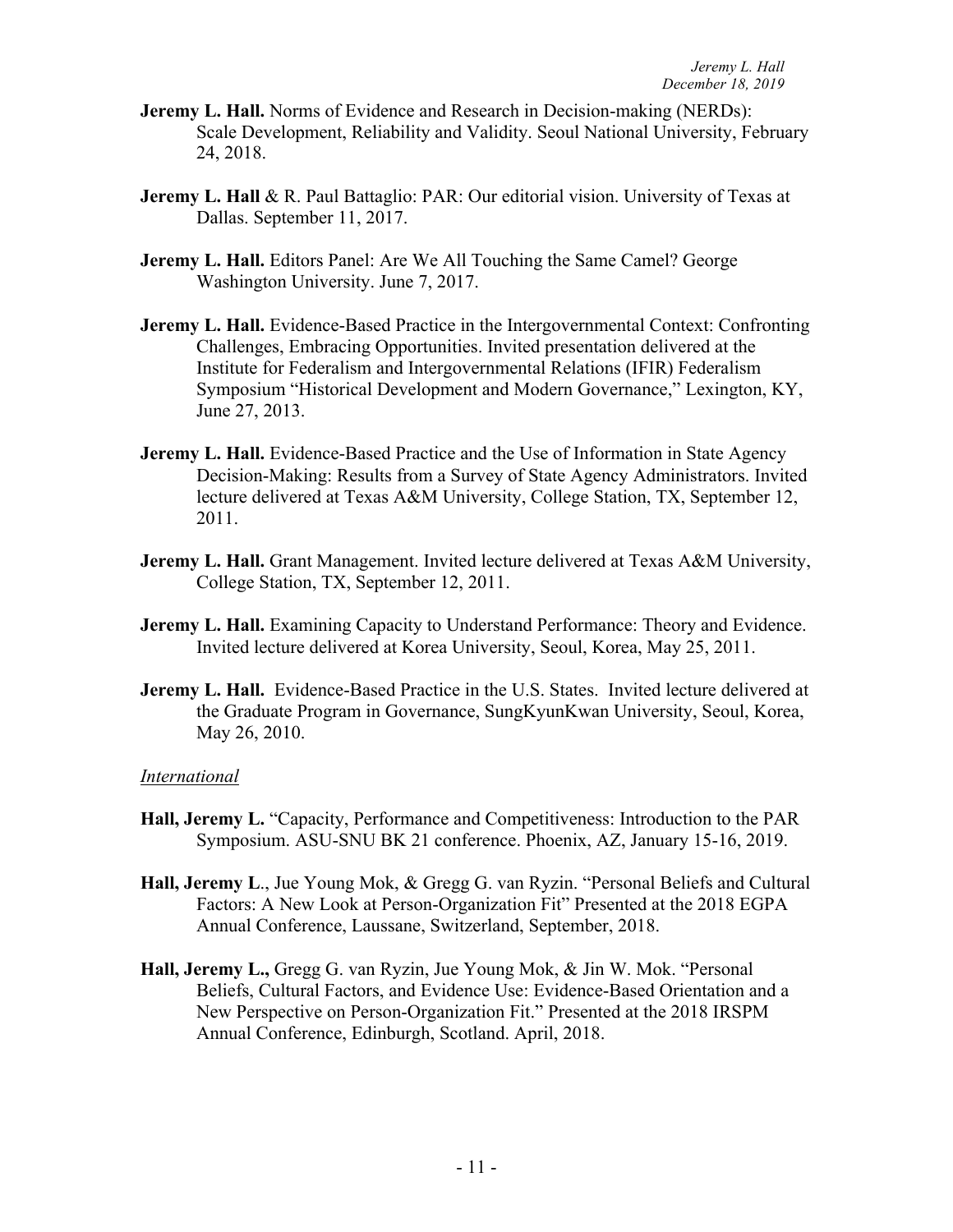- **Hall, Jeremy L.** & Edward T. Jennings, Jr. "Exploring the Impact of Organizational Culture on the Use of Evidence-Based Policy and Practice: Findings from U. S. State Agencies" Presented at the 4<sup>th</sup> International Young Scholars Workshop, Mexico City, Mexico. August 12, 2015.
- **Hall, Jeremy L.** & Edward T. Jennings, Jr. "Implications of Fiscal Stress for State Agency Information Use: Findings from the 2013 Survey of State Agency Decision Making." Presented at the 2013 EGPA Annual Conference, Permanent Study Group II: Performance in the Public Sector. Edinburgh, Scotland. September 11-13, 2013.
- **Jeremy L. Hall.** "Transparency and Accountability in Economic Development Efforts: Causes with Consequences." Presented at the 5<sup>th</sup> Transatlantic Dialogue: Washington, D.C. June, 2009.
- **Jeremy L. Hall &** Edward T. Jennings, Jr. "Assessing the Use and Weight of Information and Evidence in U.S. State Policy Decisions." Accepted by IRSPM: Copenhagen, Denmark. 6-9 April, 2009. CANCELLED DUE TO ILLNESS.
- **Hall, Jeremy L.** "Distributing Benefits and Burdens: Assessing Performance of the U.S. Intergovernmental Fiscal Transfer System." The Status of Intergovernmental Relations and Multi-Level Governance in Europe and the U.S.: The Fourth Transatlantic Dialogue. Milan, Italy, June 12-14, 2008.
- **Hall, Jeremy L.** "Direct versus Indirect Goal Conflict and Transparency Policy: Examining the Effect of Goal Multiplicity on Policy Change." Delivered at the conference: "Leading the Future of the Public Sector: The Third Transatlantic Dialogue" Newark, Delaware (USA), May 31–June 2, 2007.
- Edward T. Jennings, Jr. & **Jeremy L. Hall**. "Performance Management and Evidence Based Practice: Similarities and Differences." Delivered at the conference: "A performing public sector: The second transatlantic dialogue." Leuven, Belgium, June 1-3, 2006.

#### *National*

- **Hall, Jeremy L.** Panelist: Publishing in public administration/management journals. ARNOVA Annual Conference, Austin, TX, November 15-17, 2018.
- **Hall, Jeremy L**. & Paul Battaglio. PAR's Editorial Vision: Going Where Noone has Gone Before. ASPA Annual Conference, Denver, CO, March, 2018.
- Dimitrijevska-Markovski, Tamara & **Jeremy L. Hall.** Realizing the Promise of Pay-for-Success Projects: Examination of Critical Factors for Effective Management. ASPA Annual Conference, Denver, CO, March, 2018.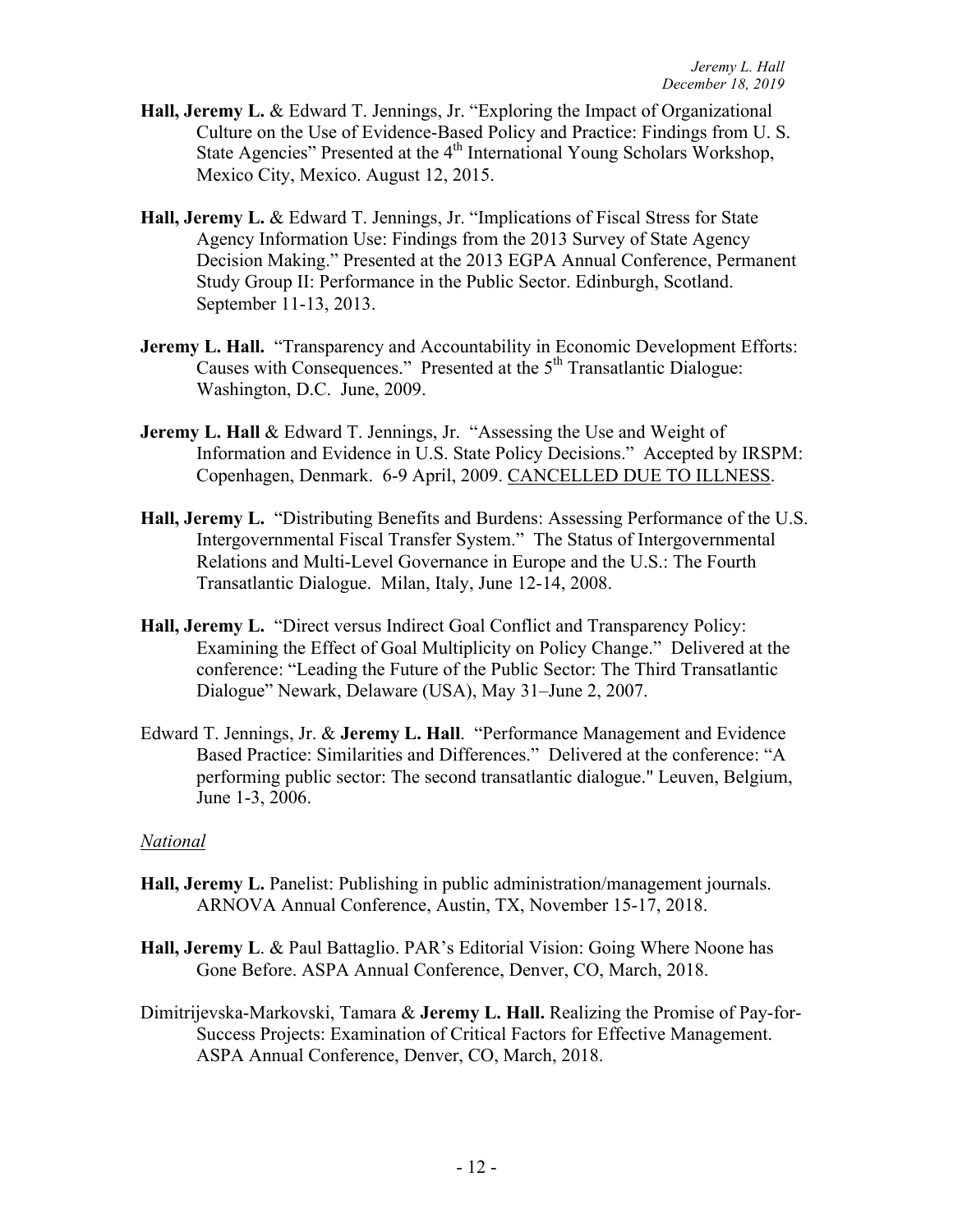- **Hall, Jeremy L.** & David Kanaan. State Tax Policy, Municipal Choice, and Local Economic Development Outcomes: A Structural Equation Modelling Approach. APPAM, Chicago, IL, November, 2017.
- **Hall, Jeremy L.** & Paul Battaglio. Editors Panel, NASPAA, Washington, DC, October, 2017.
- **Hall, Jeremy L.** Korean Exchange Program Panel, NASPAA, Washington, DC, October 2017.
- **Hall, Jeremy L.**, Gregg G. van Ryzin & Jue Young Mok. "Personal Beliefs and Cultural Factors: A New Look at Person-Organization Fit" Delivered at ASPA, Atlanta, GA, March, 2017.
- **Hall, Jeremy L.** "Superpanel: Using Evidence to Improve Performance" Moderator and Introductory Presentation. Delivered at ASPA, March 21, 2016.
- **Hall, Jeremy L.** & Gregg G. van Ryzin. "Evidence-Based Management: A New Measure and Its Correlates" Delivered at ASPA, March 20, 2016.
- **Hall, Jeremy L.** "The Flipped Classroom: An Online Experience" Delivered at NASPAA, October 16, 2015 New York, NY.
- **Hall, Jeremy L.** & Christopher E. Bartels. To boldly go where no one has gone before: Measuring the effect of performance management in economic development practice. Delivered at ASPA 2015, Chicago, IL.
- **Hall, Jeremy L.** & Michael W. Hail. "Assessing NASPAA's Performance in Addressing Key Issues in Governance: The Case of Federalism and Intergovernmental Relations in the Curriculum." Delivered at NASPAA: Albuquerque, NM. November 4-6, 2014.
- Shin, Geiguen & **Jeremy L. Hall. "**Expanding the Theory of Policy Innovation and Diffusion: A Quantitative Examination of Economic Development Policy Innovation." Delivered at the 2014 APPAM Fall Research Conference: Albuquerque, NM. November 6-8, 2014.
- **Hall, Jeremy L.** & Doug Goodman. Municipal Human Resource Capacity: Texas City Performance in Times of Economic Peril. Delivered at ASPA: Washington, DC. March, 2014.
- Jennings, Edward T., Jr. & **Jeremy L. Hall.** Changing Patterns of Evidence Use: Findings from the 2013 Survey of State Agency Decision Making. Delivered at the 2013 APPAM Fall Conference: Washington, DC. November 7-9, 2013.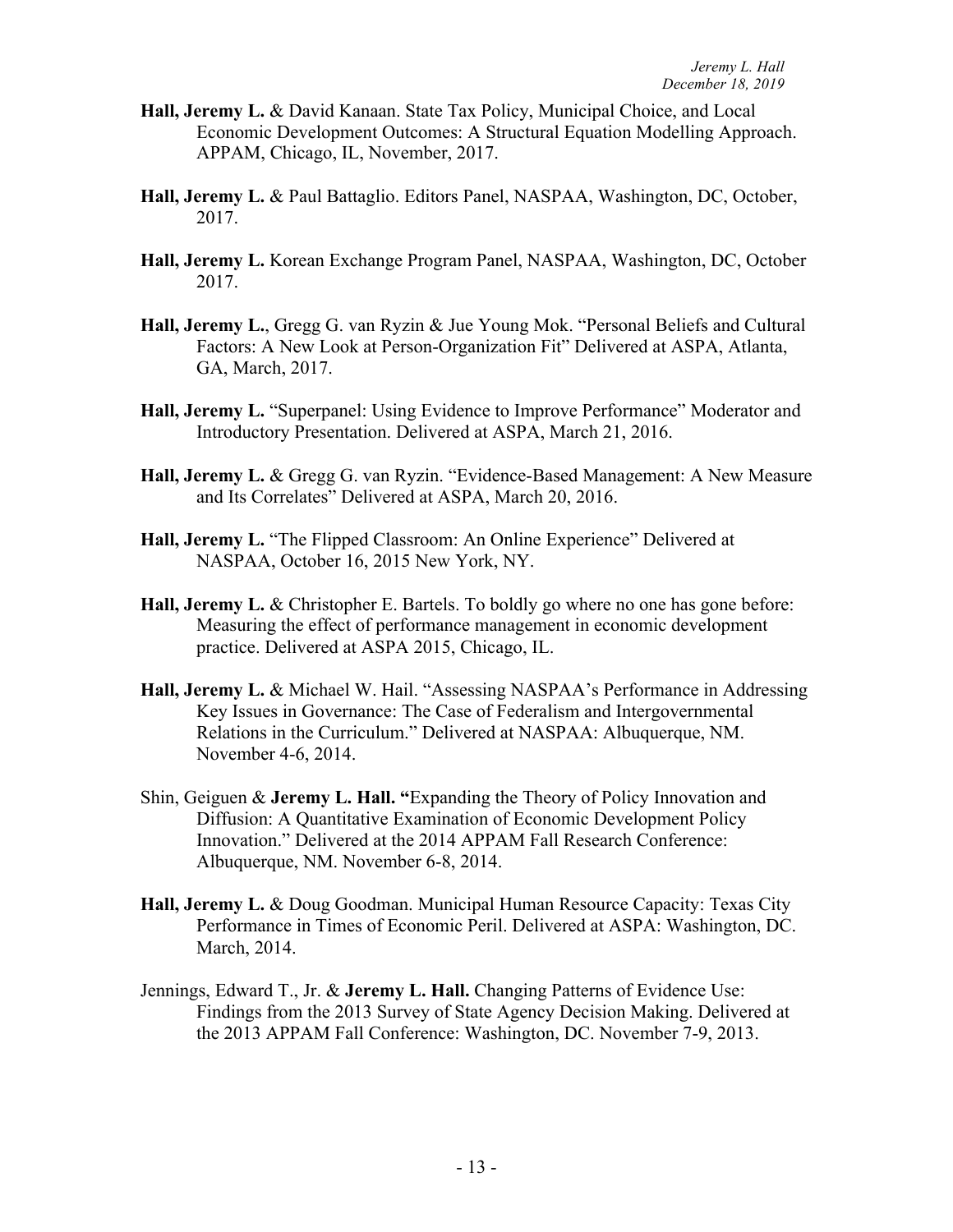- **Jeremy L. Hall.** Performance Measurement and Evidence-Based Practice: Linkages and Relationships. Delivered at ASPA: New Orleans, LA. March 2013.
- **Jeremy L. Hall.** "Contextual Influences on State Agency Use of Research Evidence in Policy Decisions." Delivered at ASPA: Las Vegas, NV. March, 2012.
- **Jeremy L. Hall** & Michael W. Hail. "Federalism, Executive Orders and Intergovernmental Management." Delivered at APSA: Seattle, WA. September 3, 2011.
- **Jeremy L. Hall.** Explaining Disparities in Intergovernmental Grant Receipts: An Empirical Analysis of City Characteristics in Texas**.** Delivered at ASPA: Baltimore, MD. March, 2011.
- Edward T. Jennings, Jr., **Jeremy L. Hall** & Zhiwei Zhang. The American Recovery and Reinvestment Act and State Accountability. Delivered at the Center for Accountability and Performance Symposium, ASPA: Baltimore, MD. March, 2011.
- **Jeremy L. Hall & Michael W. Hail. "Federalism in Transition: The Current State of** Federalism and Intergovernmental Relations in Practice and in the PA Curriculum." Delivered at NASPAA: Las Vegas, NV. October, 2010.
- **Jeremy L. Hall** & Michael W. Hail. "Federalism Executive Orders and Intergovernmental Management: Assessing the Capacity of the Intergovernmental System to Evaluate Program Impact and Constitutionality." Delivered at APSA: Washington, DC. September, 2010.
- **Jeremy L. Hall.** "Accountability in the Obama Presidency: The American Recovery and Revitalization Act." Delivered at the CAP Symposium, ASPA: San Jose, CA. April, 2010.
- **Jeremy L. Hall.** "The Burden of Economic Development: Comparing the Impact of Federal Funding in Metropolitan and Non-Metropolitan Regions" Presented at ASPA: San Jose, CA. April, 2010.
- **Jeremy L. Hall & Edward T. Jennings, Jr. "Examining Evidence Sources in Self-**Identified State Agency Evidence-Based Practices" Presented at ASPA: San Jose, CA. April, 2010.
- **Jeremy L. Hall**, Edward T. Jennings, Jr. "Exploring Agency Attributes' Effects on Scientific Evidence Consultation in Program and Policy Development" Delivered at APPAM; Washington, DC. November, 2009.
- **Jeremy L. Hall.** "Accountability and performance in an age of collaborative and thirdparty governance: Making room for grant and contract management in the PA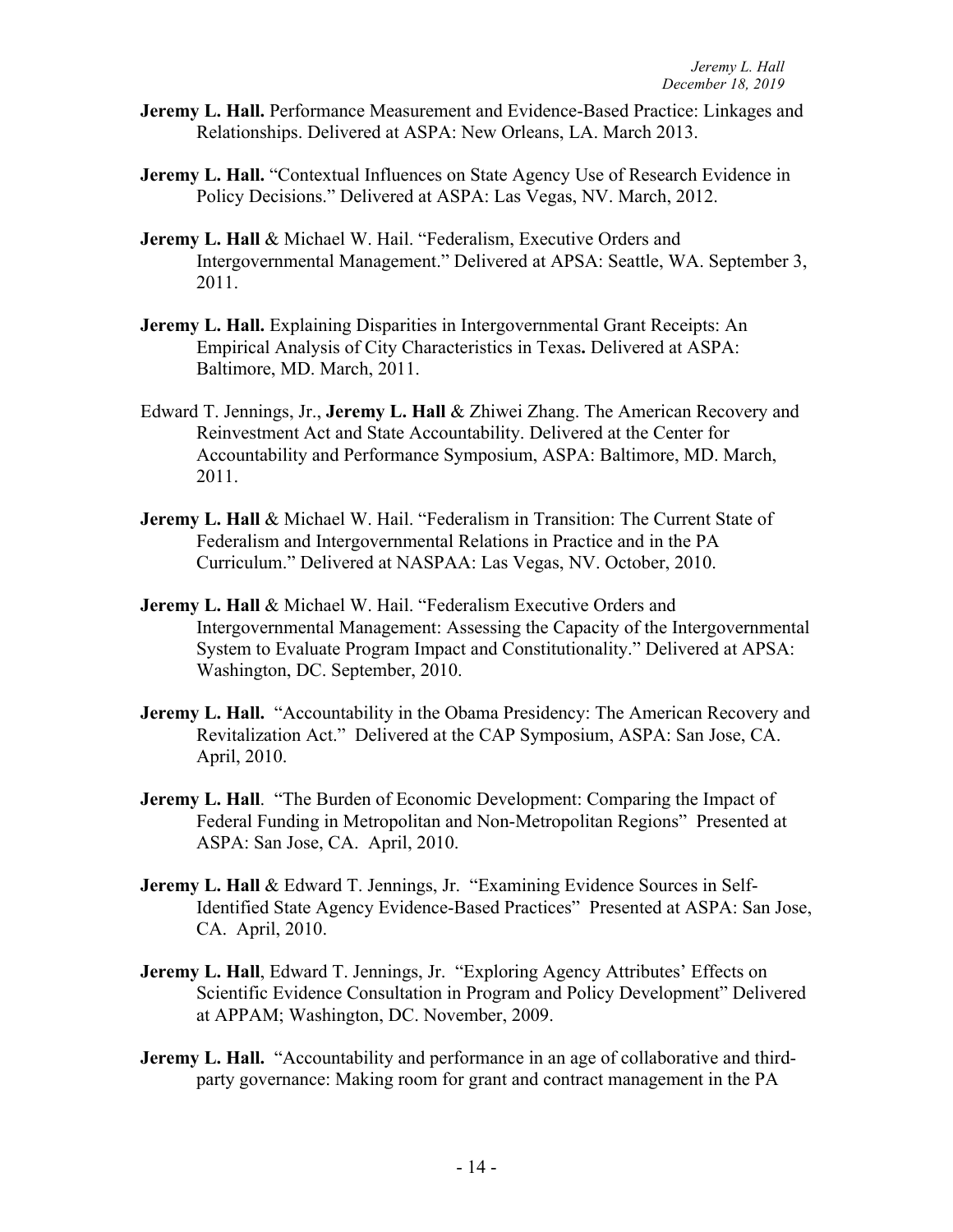curriculum." Accepted for presentation as part of the panel "Traditional Democratic Values in a Modern PA Curriculum: Where do they Fit?" to be presented at NASPAA: Silver City, VA. October, 2009. CANCELLED DUE TO ILLNESS.

- **Jeremy L. Hall & Edward T. Jennings, Jr. "Evidence-Based Practices and the Use of** Information in State Agency Decision-Making." Delivered at ASPA: Miami, FL. March 20-24, 2009.
- Handley, Donna M. & **Jeremy L. Hall.** "Explaining City Adoption of Federal Performance Management Requirements." Delivered at ASPA: Miami, FL. March 20-24, 2009.
- Jennings, Edward T., Jr. and **Jeremy L. Hall.** "Evidence-Based Practices and The Use of Information in State Agency Decision-Making." Delivered at APPAM. Los Angeles, CA. November 6-8, 2008.
- Jennings, Edward T., Jr., and **Jeremy L. Hall**. "State Agency Use of Evidence-Based Practice: A Survey-Based Assessment" Delivered at the 69<sup>th</sup> Annual ASPA Conference, Dallas, TX. March 7-11, 2008.
- **Hall, Jeremy L.** "Group Selection Techniques in MPA Course: Why the Selection Process Matters." Delivered at the NASPAA Annual Conference, Seattle, WA. October 11-13, 2007.
- **Hall, Jeremy L.** Roundtable participant. "Socializing New Faculty." Delivered at the NASPAA Annual Conference, Seattle, WA. October 11-13, 2007.
- **Hall, Jeremy L.** and Edward T. Jennings, Jr. "Creating Collaborative Performance Measurement Efforts as Inputs to Independent Performance Management Systems: The Drug Effectiveness Review Project." Delivered at the annual meeting of the American Society for Public Administration, Washington, DC, March 23-27, 2007.
- **Hall, Jeremy L.** "Evaluating the Cyclical Effects of Innovation Capacity on State Innovation, Commercialization Capacity, and Economic Growth." Delivered at the annual meeting of the Association of Public Policy Analysis and Management, Madison, WI, November 2-4, 2006.
- **Hall, Jeremy L.** & Edward T. Jennings, Jr. "Using Best Practices to Inform State Public Policy Decisionmaking." Delivered at the annual meeting of the American Political Science Association, Philadelphia, PA, August 31-September 3, 2006.
- **Hall, Jeremy L.** "Evaluating the Effects of Federal Research and Development Spending on Local Economic Development Outcomes." Delivered at the annual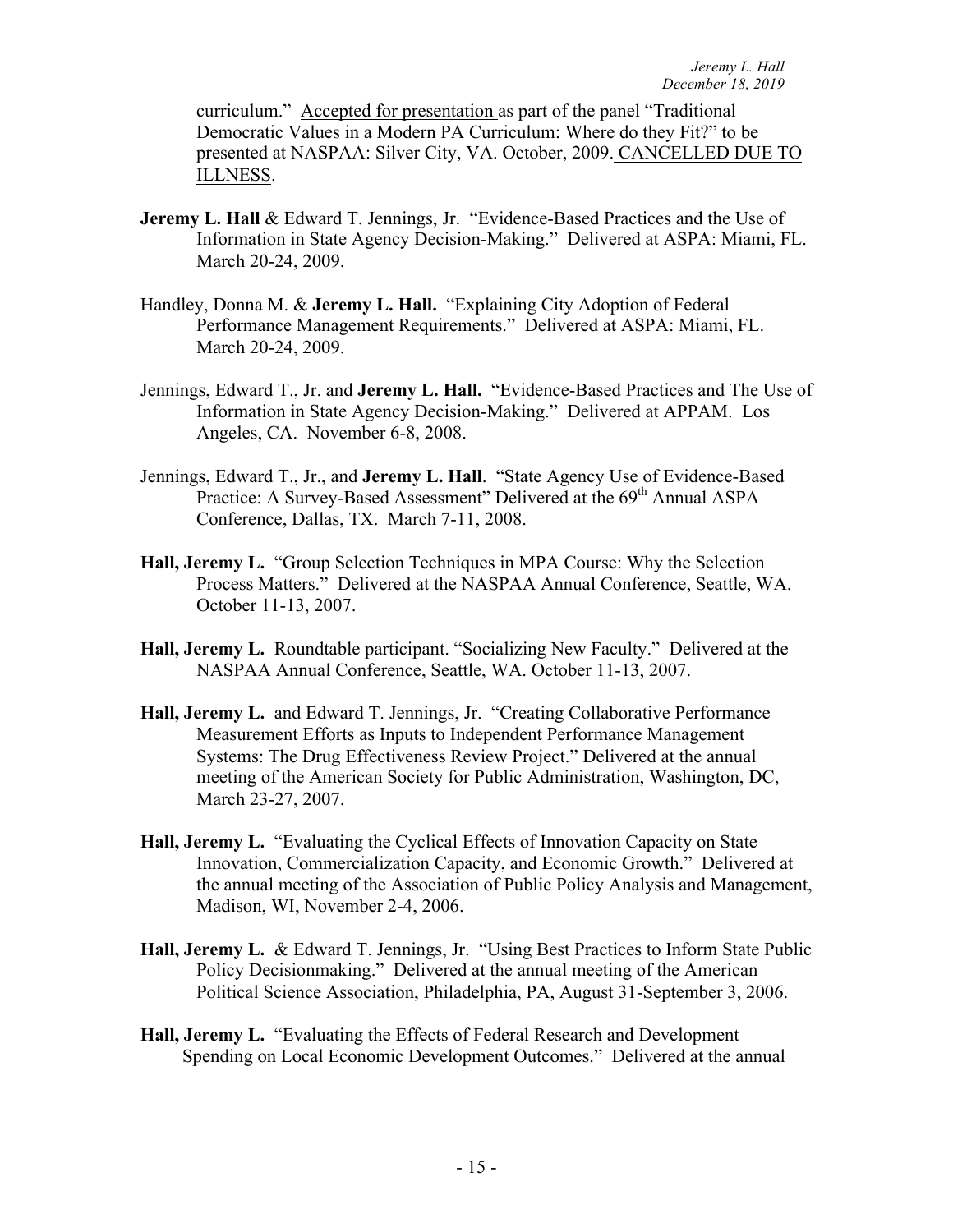meeting of the American Society of Public Administration (ASPA), Denver, CO, April 1-4, 2006.

- **Hall, Jeremy L.** "Informing Economic Development Policy through Assessment of State Innovation Capacity: A Time Series Analysis." Delivered at the Association of Public Policy Analysis and Management Fall Conference, Washington, DC, November 4, 2005.
- **Hall, Jeremy L.** "Understanding State Economic Development Policy in the New Economy: A Theoretical Foundation and Empirical Examination of State Innovation in the U.S." Delivered at the annual meeting of the National Association of Schools of Public Policy and Administration (NASPAA), Indianapolis, IN, October 30, 2004. (Pi Alpha Alpha Award Presentation)

### *Regional*

- **Hall, Jeremy L.** and David Kanaan. Dedicated local option sales taxes: Did they make a difference in post-recession Texas municipalities? Delivered at SPSA, Austin TX, January 2019.
- **Hall, Jeremy L.** Publishing in public affairs: A discussion with journal editors. Delivered at SECoPA, Birmingham, AL, October 2018.
- **Hall, Jeremy L.** A conversation with journal editors. Delivered at SECoPA, Hollywood Beach, FL, October, 2017.
- Howell-Moroney, Michael E., **Jeremy L. Hall** & Erin Nelson. "Is there a Brand Crisis in Public Administration?" Delivered at SECoPA, Raleigh, NC, October 2016.
- **Hall, Jeremy L.** "Capacity, Strategic Choice, and Fiscal Performance: Scaling the Peaks of Public Management in Appalachia" Delivered at SPSA, New Orleans, LA, January 2017.
- Michael E. Howell-Moroney & **Jeremy L. Hall.** "Citizen trust in Government: Rethinking the concept, re-creating a research agenda" Delivered at SECoPA, Charlston, SC, October 2015.
- **Hall, Jeremy L.** Results-Driven Strategic Management (RDSM): A Practical Guide to Integrative Strategic Management Reform. Delivered at PPMRN: Trenton, NJ. September 2013.
- Bartels, Christopher E. & **Jeremy L. Hall.** Measuring the Performance of Performance Measurement. Delivered at SECoPA: Charlotte, NC: September 2013.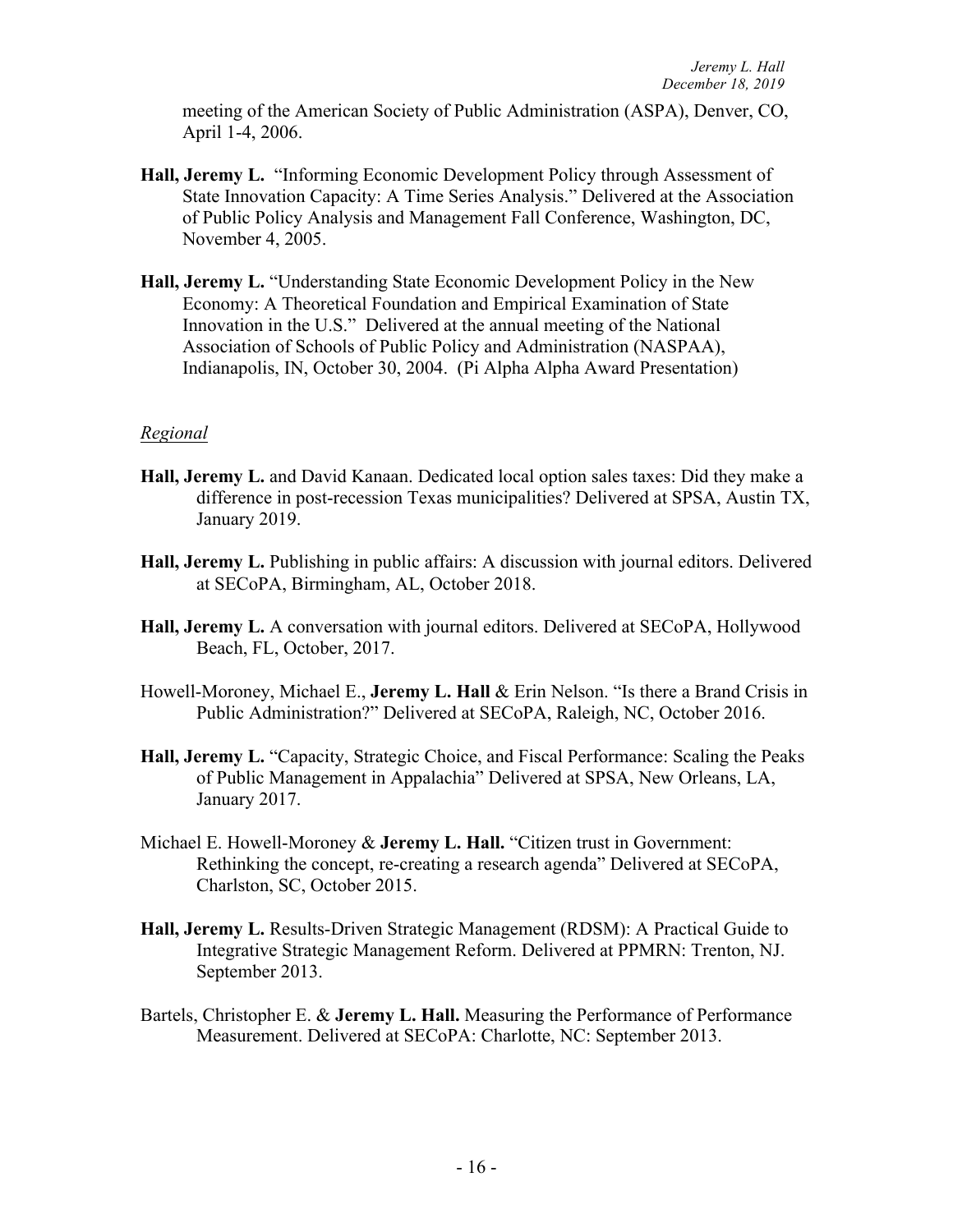- **Jeremy L. Hall & Doug Goodman. "Municipal Human Resource Capacity: Texas City** Performance in Times of Economic Peril." To be delivered at SECoPA: Coral Springs, FL: October, 2012.
- **Jeremy L. Hall.** "Evidence-Based Practice and its influence on State Economic Development Policy Choices." Delivered at SECoPA: New Orleans, LA. October 23, 2011.
- **Jeremy L. Hall.** "Performance Measurement and the American Recovery and Reinvestment Act (ARRA)." Delivered at SECoPA: Wilmington, NC. October, 2010.
- Christopher E. Bartels & **Jeremy L. Hall**. "Assessing risk in Tax Increment Finance District proposals: Its role in city performance." Delivered at SECoPA; Louisville, KY. September, 2009.
- Howell-Moroney, Michael E. & **Jeremy L. Hall.** "Waste in the Sewer: The Collapse of Accountability and Transparency in Public Finance in Jefferson County, AL." Presented at SPSA: New Orleans, LA. January 8-10, 2009.
- **Hall, Jeremy L. "**Using Evidence-Based Practice to Inform State Economic Development Policy Making" Presented at SECoPA; Orlando, FL. September 24-27, 2008.
- **Hall, Jeremy L.** and Michael Howell-Moroney. "The Chicken or the Egg: Using Simultaneous Equation Modeling to Determine the Joint Effects of Poverty and Innovation Capacity on State Economic Development in the Knowledge Economy." Presented at SECoPA; Orlando, FL. September 24-27, 2008.
- **Hall, Jeremy L.** "Regional Institutions and the Distribution of Federal Economic Development Grant Funds." Delivered at the Southern Political Science Association annual meeting, New Orleans, LA. January 10-12, 2008.
- **Hall, Jeremy L.** Roundtable participant. "Grant Implementation and Research" Southern Political Science Association annual meeting, New Orleans, LA. January 10-12, 2008.
- Cave, Lisa and **Jeremy L. Hall**. "Intergovernmental Grants and Budget Constraints in Appalachian Kentucky." Delivered at the 77<sup>th</sup> Annual Southern Economic Association Conference, New Orleans, LA. November 18-21, 2007.
- **Hall, Jeremy L.** "Measurement with Meaning: Evaluating Trends and Differences in Innovation Capacity among the States." Delivered at SECoPA, Nashville, TN. September 27-29, 2007.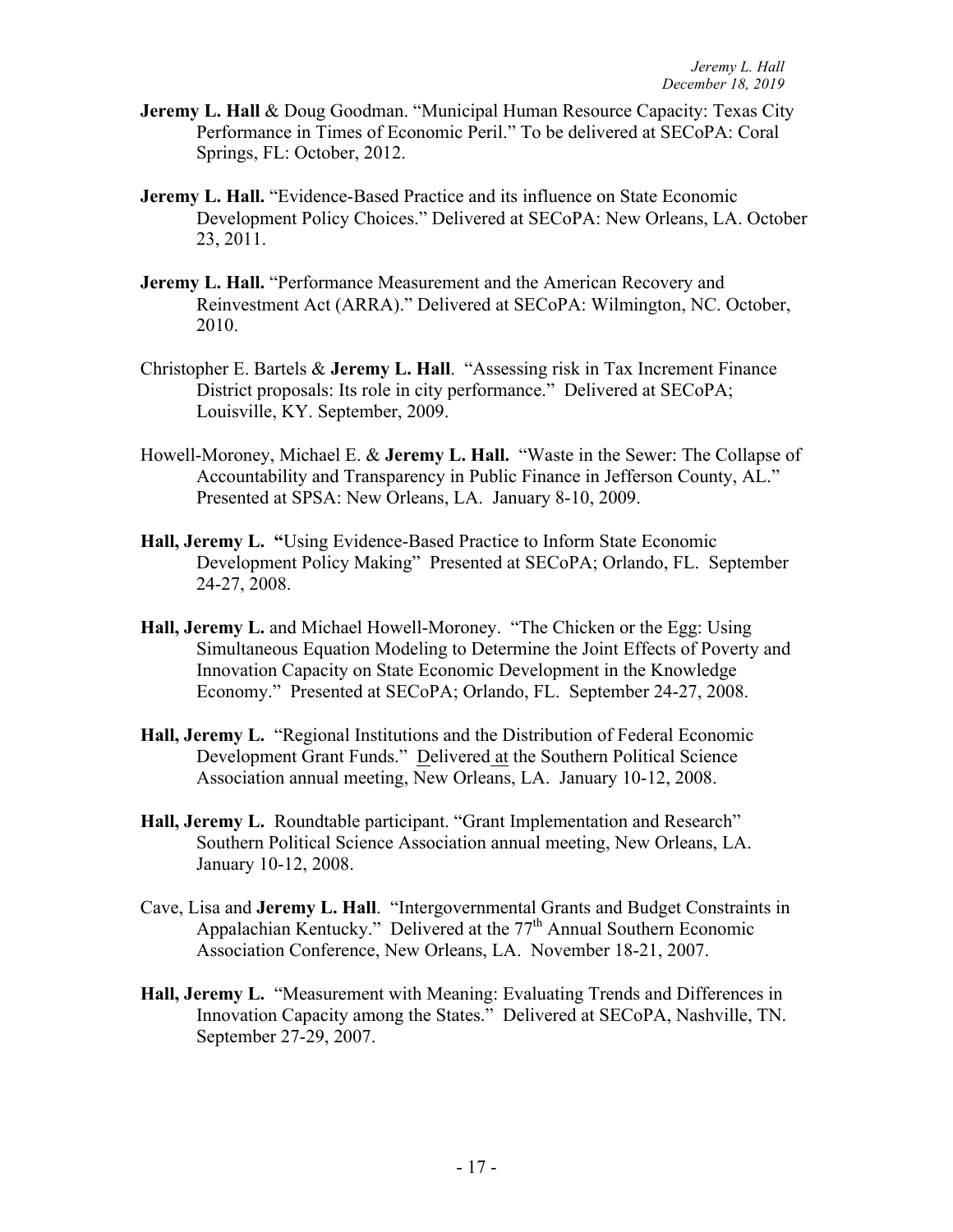- **Hall, Jeremy L.** "Regional Economic Development Districts & E.O. 12372- Covered/Non-Covered Grant Receipts." Delivered at the annual meeting of the Midwest Political Science Association, Chicago, IL, April 12-15, 2007.
- **Hall, Jeremy L. "**Local Political Capacity for Federal Grant-Getting." Delivered at the annual meeting of the Kentucky Political Science Association, Morehead, KY March 2-3, 2007.
- **Hall, Jeremy L.** "Direct versus Indirect Goal Conflict and Governmental Policy: Examining the Effect of Goal Multiplicity on Government Transparency." Delivered at the annual meeting of the Southern Political Science Association, New Orleans, LA, January 4-6, 2007.
- **Hall, Jeremy L. "**Assessing the Effects of Size and Structural Variation in Sub-State Regional Economic Development Districts in Four Southern States." Delivered at the annual meeting of the Southern Political Science Association, New Orleans, LA, January 4-6, 2007.
- **Hall, Jeremy L.** "Assessing the Effects of Size and Structural Variation in Sub-State Regional Economic Development Districts."Delivered at the annual meeting of the Southeastern Conference of Public Administration, Athens, GA, September 27-30, 2006.
- **Hall, Jeremy L.** "Linking Economic Development and Poverty: The Role of Innovation and Innovation Capacity in the South." Delivered at the annual meeting of the Southeastern Conference of Public Administration, Athens, GA, September 27- 30, 2006.
- **Hall, Jeremy L. "**Linking Economic Development and Poverty: the Role of Innovation and Innovation Capacity in the South." Delivered at the UK Center for Poverty Research Small Grants Conference, Lexington, KY, April 13, 2006. (Invited Presentation)
- **Hall, Jeremy L.** "The Forgotten Regional Governments: Creating Cyclical Capacity for Economic Development." Delivered at the annual meeting of the Southern Political Science Association, Atlanta, GA, January 5-7, 2006.
- **Hall, Jeremy L.** "Developing Historical Fifty-State Indices of Innovation and Commercialization Capacity." Delivered at the annual meeting of the Southeastern Conference of Public Administration (SECoPA), Little Rock, AR, October 6, 2005.
- **Hall, Jeremy L.** and Edward T. Jennings, Jr. "Thinking Critically About Best Practices and Evidence-Based Policy and Management." Delivered at the annual meeting of the Southeastern Conference of Public Administration (SECoPA), Little Rock, AR, October 6, 2005.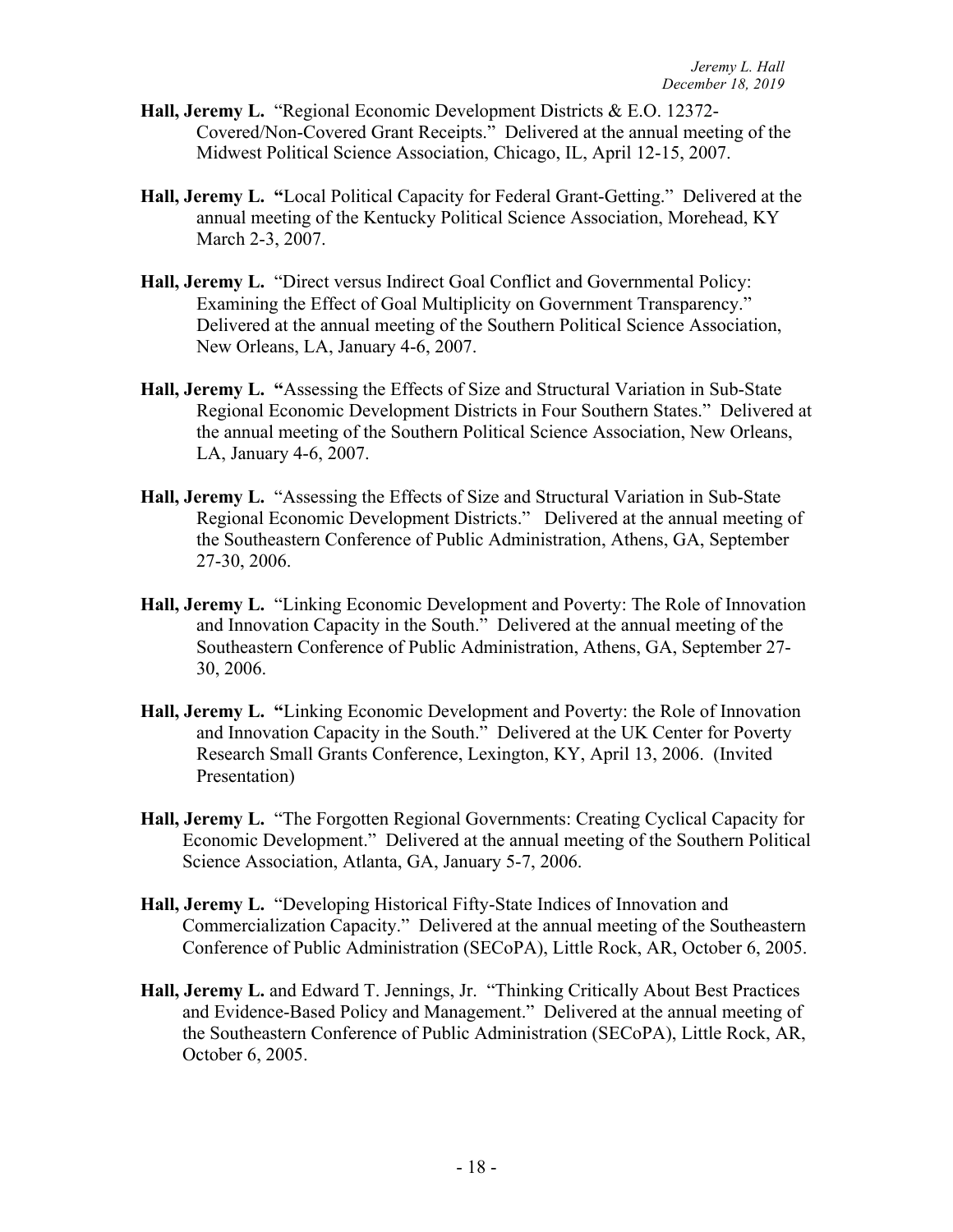- **Hall, Jeremy L. "**State & Local Budget Reactions to a Changing Federal Grant Structure." Delivered at the annual meeting of the Southern Political Science Association, New Orleans, LA, January 8, 2005.
- **Hall, Jeremy L.** "Implications of Success and Persistence for Public Sector Performance: A Theoretical Perspective." Delivered at the annual meeting of the Southeastern Conference of Public Administration (SECoPA), Charlotte, NC, October 3, 2004.
- **Hall, Jeremy L.** "Assessing Changes in U.S. State Innovation Capacity, Innovation Outcomes, and Economic Performance: 1993-2002." Delivered at the Midwest Political Science Association Annual Conference, Chicago, IL, April 15-18, 2004.
- **Hall, Jeremy L.** "Rural University/Community Partnerships in Community-Building and Economic Development: The Case of the Morehead, KY, COPC" Delivered at the 2004 Family Re-Union Conference, Vanderbilt University, Nashville, Tennessee, March 8, 2004. Albert and Tipper Gore, Moderators. (Invited Presentation)
- **Hall, Jeremy L.** "Understanding State Economic Development Policy in the New Economy: A Theoretical Foundation and Empirical Examination of State Innovation in the U.S." Delivered at the annual meeting of the Southeastern Conference of Public Administration (SECoPA), Savannah, Georgia, October 13, 2003. (Collins Award Presentation)
- Hail, Michael W. and **Jeremy L. Hall**. "Measuring Subnational Government Capacity: A Comparative Time Series Approach To Economic Development Policy" Delivered at the annual meeting of the Midwest Political Science Association, Chicago, Illinois, April, 2003.
- **Hall, Jeremy L.** "Public Investment for Economic Development: A Shifting Paradigm for the New Economy." Delivered at The Center for Rural Development, Somerset, Kentucky, September 26, 2002.
- **Hall, Jeremy L.** "Transportation: A Shifting Paradigm of Accessibility for Economic Development Efforts in Rural America." Delivered at the annual meeting of the Kentucky Political Science Association, Williamsburg, Kentucky, March 2, 2002.
- Hail, Michael W. and **Jeremy L. Hall. "**The Effects of Fiscal Federalism on State Economic Development Policy."Delivered at the annual meeting of the Southern Political Science Association, Atlanta, Georgia, November 7-10, 2001.
- Panel Presentation: "Developing Successful Grant Proposals." University of Kentucky Cooperative Extension Service Conference October, 1998.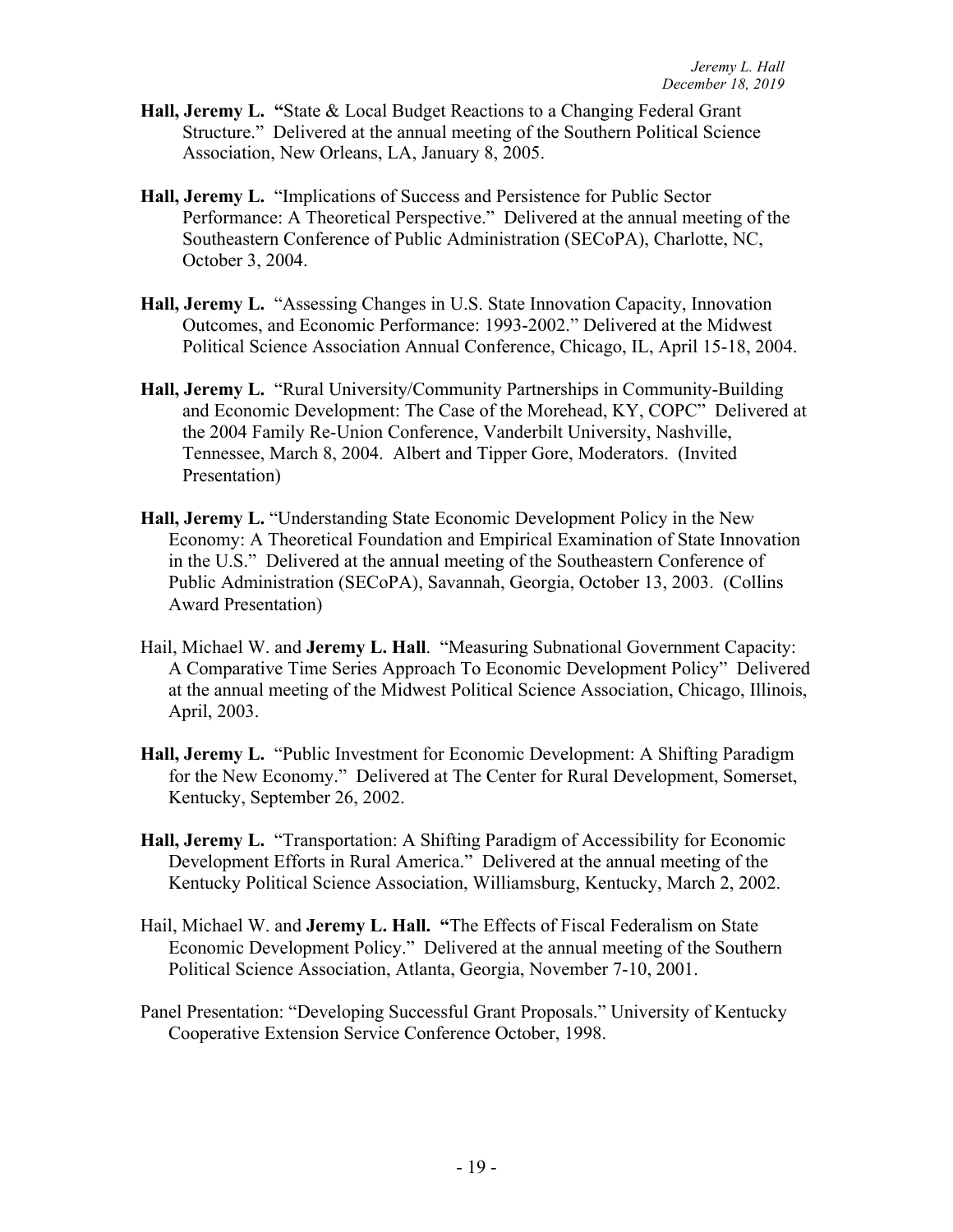# **AWARDED GRANTS**

#### *Research*

- Main Street Birmingham, Inc. Feasibility Study. 2009. \$9,000 (with Michael Howell-Moroney)
- West Blount County (AL) Community Foundation. Economics of the Arts for Blount County. 2007. \$3,000. (with D. Handley)
- Morehead State University/U.S. Dept. of Education (FIPSE). Assessing the Role of Governments and Government Capacity in the U.S. Intergovernmental System. 2007 Continuation. \$3,564.
- Morehead State University/U.S. Dept. of Education (FIPSE). Assessing the Role of Governments and Government Capacity in the U.S. Intergovernmental System. 2006-2007. \$35,000.
- University of Kentucky Center for Poverty Research/U.S. Dept. of Health and Human Services. Linking Economic Development and Poverty: The Role of Innovation and Innovation Capacity in the South. 2006. \$5,000.
- U.S. Dept. of Housing and Urban Development, Community Outreach Partnership Center (COPC), Rowan County, KY (25% research, 75% outreach). 2002. \$399,999. (With M. Hail)
- U.S. Department of Commerce, Economic Development Administration, Local Technical Assistance: Ashland Tri-State Economic Development Data Study. 2002. \$20,000. (With M. Hail & S. Robbins)

#### *Other*

Artinian Travel Award (SPSA 2007 Annual Meeting); \$250

Artinian Travel Award (SPSA 2006 Annual Meeting); \$250

East Kentucky PRIDE: Reading the River. 2003. \$299,106. (With B. Reeder)

National Aeronautics and Space Administration: MSU Space Science Center (NASA II). 2003. \$450,000. (With M. Hail)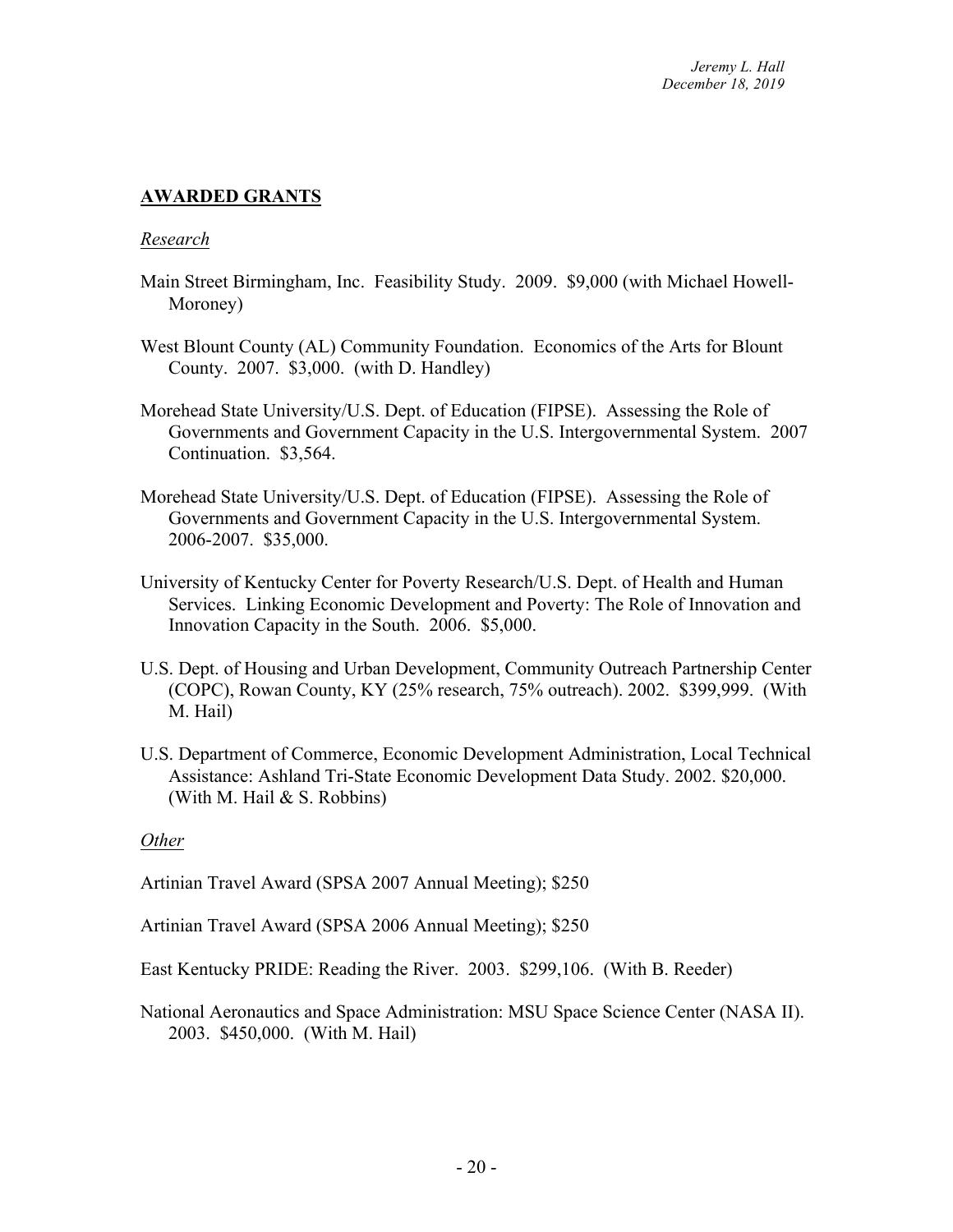U.S. Dept. of Housing and Urban Development, YouthBuild Perry County, KY. 2001. \$299,999.

Appalachian Regional Commission: KY AHED. 2000. \$99,000. (With M. Hail).

- U.S. Department of Commerce, Economic Development Administration, Local Technical Assistance: London-Laurel Tourism Commission Feasibility Study. 2000. \$20,000.
- Kentucky Dept. for Adult Education & Literacy: Cumberland County Adult Education Project. 1999. \$120,276.
- Appalachian Regional Commission: Sectorally-Targeted Development Strategies Program. 1998. \$57,000.
- E.O. Robinson Mountain Trust: Rural Telecommunications Institute. 1998. \$25,000.
- Kentucky Dept. of Agriculture: Agricultural Marketing Assistance Program (Pulaski County, KY Extension Service). 1998. \$7,536.

# **ACADEMIC SERVICE**

- *State and Local Government Review,* **Editorial Board Member 2020—**
- *Public Performance and Management Review***, Editorial Board Member 2011—**
- *Journal of Public Affairs Education,* **Editorial Board Member 2018—**
- *International Review of Public Administration,* **Editorial board Member 2018—**
- *Commonwealth Review of Political Science* **(Journal of the Kentucky Political Science Association) 2016—**
- *Public Administration Review***, Editorial Board Member 2010-2012**
	- *Chair:* Louis Brownlow award for best article by a practitioner in PAR, 2011-2012.
- *Journal of Public Administration Research and Theory,* **Editorial Board Member 2014—2019.**
- **Public Management Research Association (PMRA)**
	- Conference Proposal Peer Reviewer (2014)
	- Radin Award Committee Member (2016)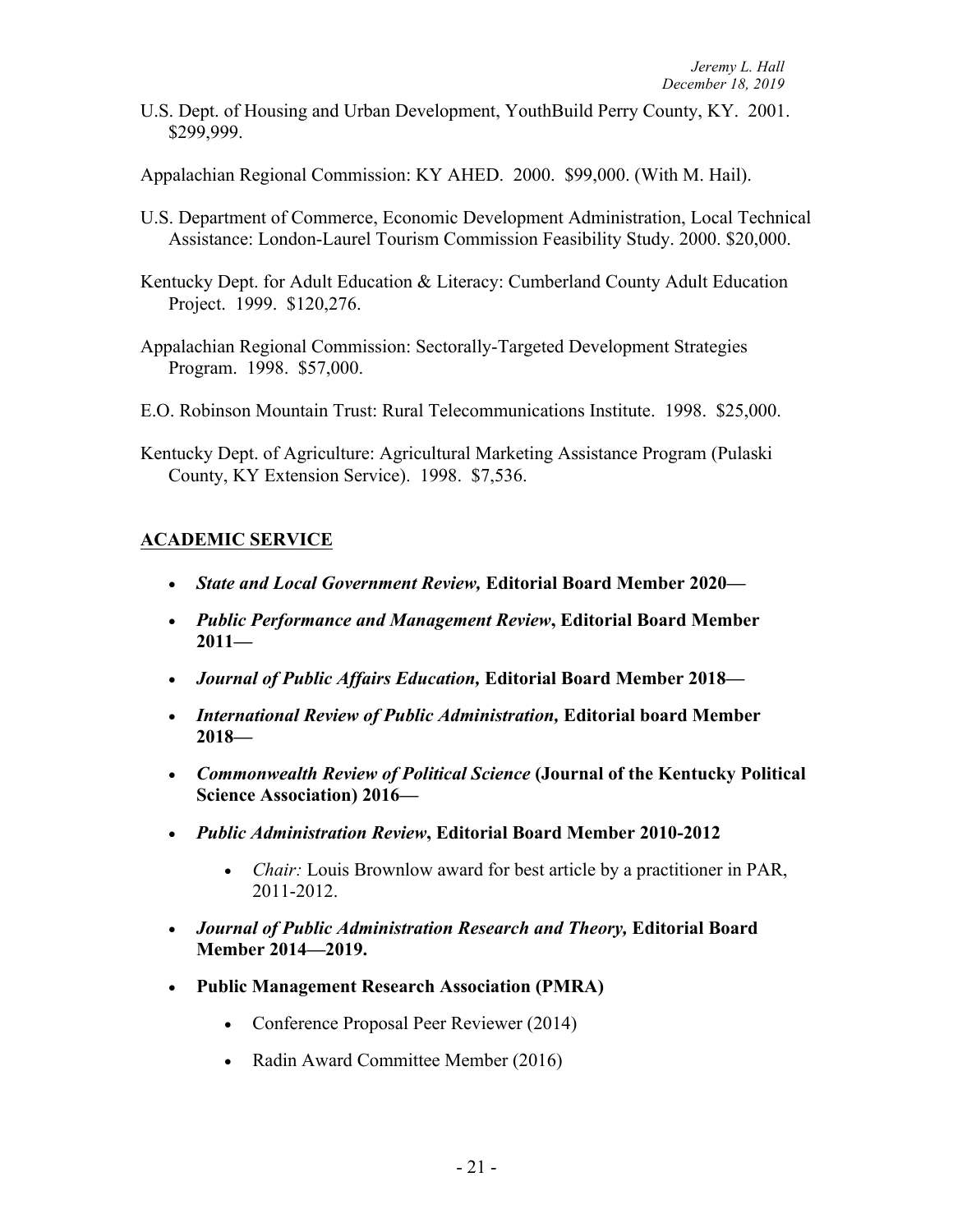#### • **American Society for Public Administration (ASPA)**

- ASPA 2016 National Conference Program Chair; Seattle, WA.
- 2016 Paul P. van Riper Award Committee Member
- ASPA Student and New Professional Webinar Series: "Writing a Winning" CV" November 9, 2016 12:00pm
- 2015 Senior Scholar,  $4^{th}$  International Young Scholars Workshop in Public Policy and Administration Research, Mexico City, Mexico
- ASPA 2012 Program Track Co-Chair: Transparency, Accountability and Financial Management.
- Section on Public Administration Research (SPAR) Board of Directors, March 2013-2016.
- Section on Public Performance Management (SPPM) Board of Directors, March 2011-March 2014.
- Center for Accountability and Performance (CAP) Board of Directors, March 2008-2011; 2011-2014.
	- Chair: 2010-2011
	- Chair: Joseph Wholey Award (2011-2012)
	- § Strategic visioning committee
	- Pre-conference workshop committee
	- § CAP Awards committee
- Member, Strategic Imperative Group I: "Be Member Focused" (2008- 2009)
	- Chair, Objective 1.4 Workgroup: "become a data-driven organization"
	- Member, Objective 1.5: Site Selection
	- § Member Best Chapter/Section Award Subcommittee
- Member, Strategic Imperative Group I: "Be Member Focused" (2009-2010)
- Greater Birmingham ASPA Chapter.
	- Council Member, (May, 2006-May, 2008).
	- Vice President, (May, 2008-May, 2009)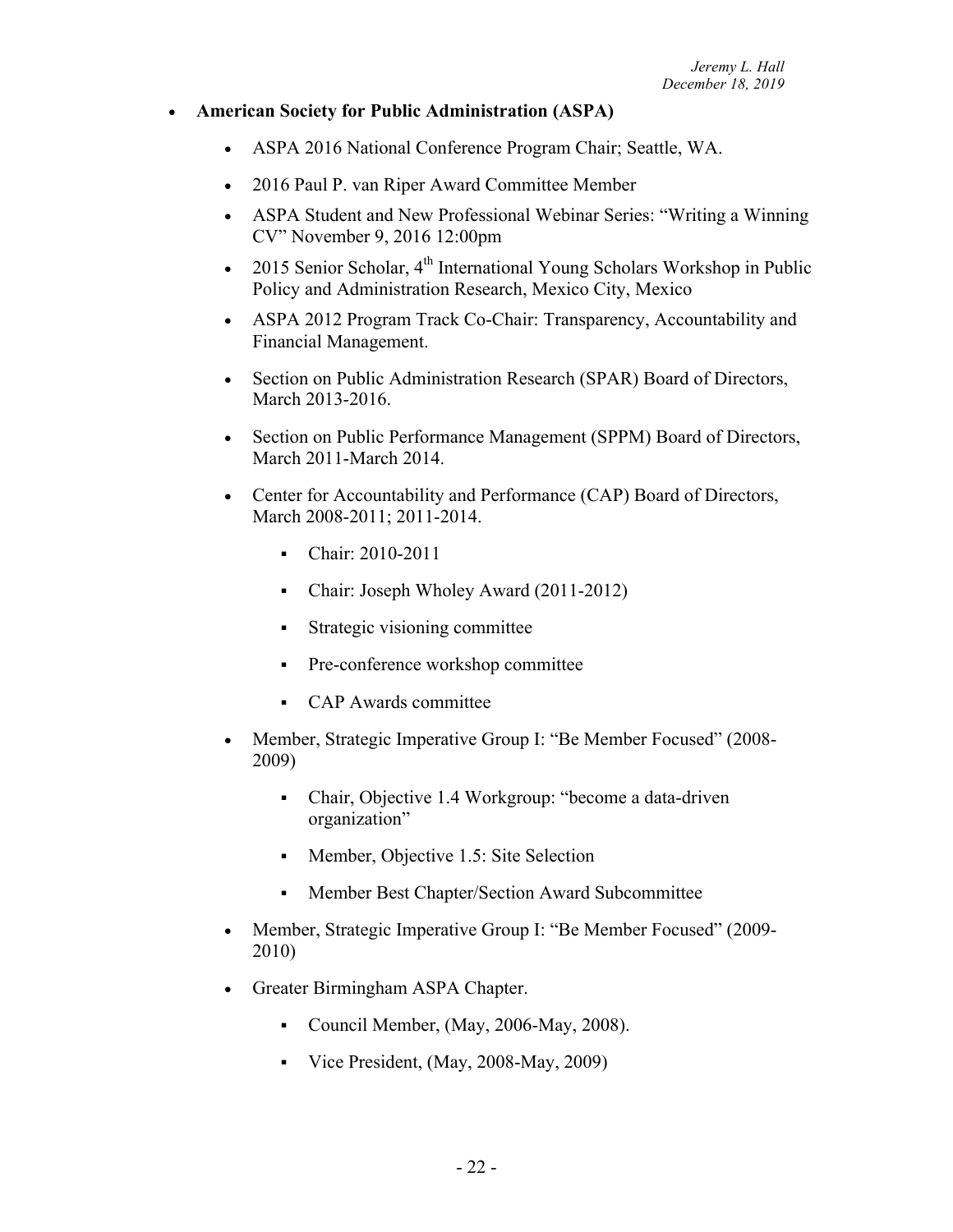- **American Political Science Association**
	- Section on Federalism and Intergovernmental Relations
		- Executive Committee Member (Sept. 2009-Sept. 2012; 2015-18)
		- § Daniel Elazar Distinguished Federalism Scholar Award Committee Chair (2010).
- **National Association of Schools of Public Affairs and Administration (NASPAA)**
	- Site Review Team Member (April, 2009; March, 2010)
- **Southeastern Conference of Public Administration (SECoPA)**
	- Board of Directors (2007-2008; 2008-2010)
	- Finance Committee (2009-2010; 2010-2011, 2011-2012)
		- Chair, 2009-2010
		- Member 2010-2011
	- Endowment Committee (2009-2010)
		- Member, 2009-2010
	- Policies and Procedures Committee
		- Chair, 2008-2009, 2007-2008; Member, 2006-2007.
	- Bill Collins Award Committee Member 2008-2009.
	- SECoPA 2010 Economic Policy Program Track Chair
	- SECoPA 2007 Economic Development Program Track Chair
- **Public Performance Management and Reporting Network**
	- Conference Steering Committee Member; 6<sup>th</sup> Annual PPMRN (September 20, 2013)
- **Southern Political Science Association**
	- 2013 Program Track Chair: Public Administration
- *The Federalism Report*
	- Production Editor, (2001-2005)
- **Peer Reviewer for the following:**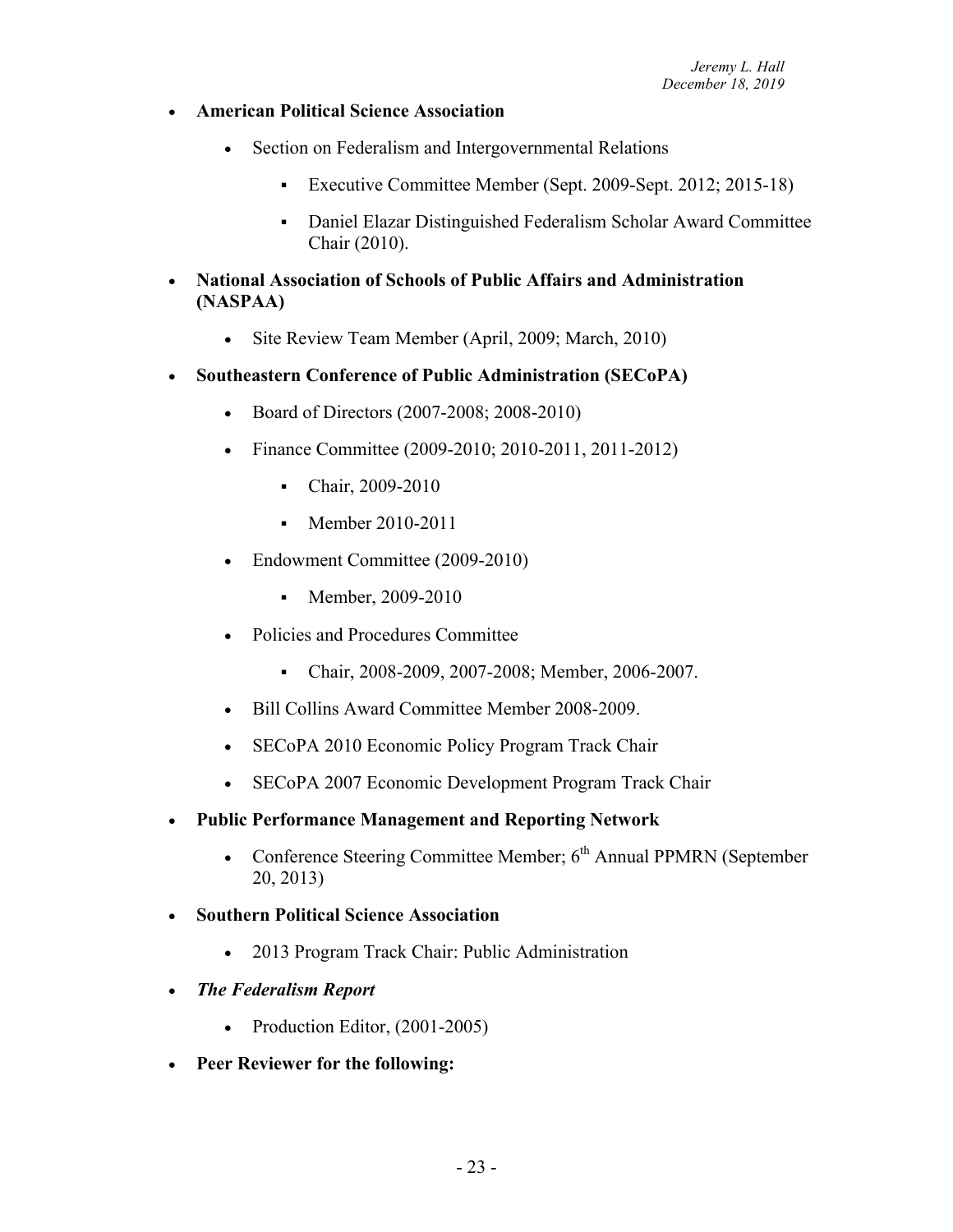- *The Journal of Politics*
- *The Journal of Public Administration and Management*
- *Encyclopedia of Public Administration and Policy*
- *State and Local Government Review*
- *Public Administration Review*
- *Economic Development Quarterly*
- *State Politics and Policy Quarterly*
- *The American Review of Public Administration*
- *Public Performance and Management Review*
- *Review of Public Personnel Administration*
- *International Review of Administrative Sciences*
- *Journal of Urban Affairs*
- *Journal of Policy Analysis and Management*
- *Public Administration Quarterly*
- *Publius: The Journal of Federalism*
- *Public Management Review*
- *Journal of Public Administration Research and Theory*
- *Journal of Public Policy*
- *Growth and Change*
- *American Political Science Review*
- *Risk, Hazards & Crisis in Public Policy*
- *Technology in Society*
- Textbook reviewer, *Measuring Performance in Public and Nonprofit Organizations* (by Theodore Poister)*,* Jossey-Bass
- Textbook reviewer, *Strategic Planning,* Jones & Bartlett Publishers.
- Contributor: Recommended classic Federalism articles for a four-volume Sage Reference publication; John Kincaid, Editor.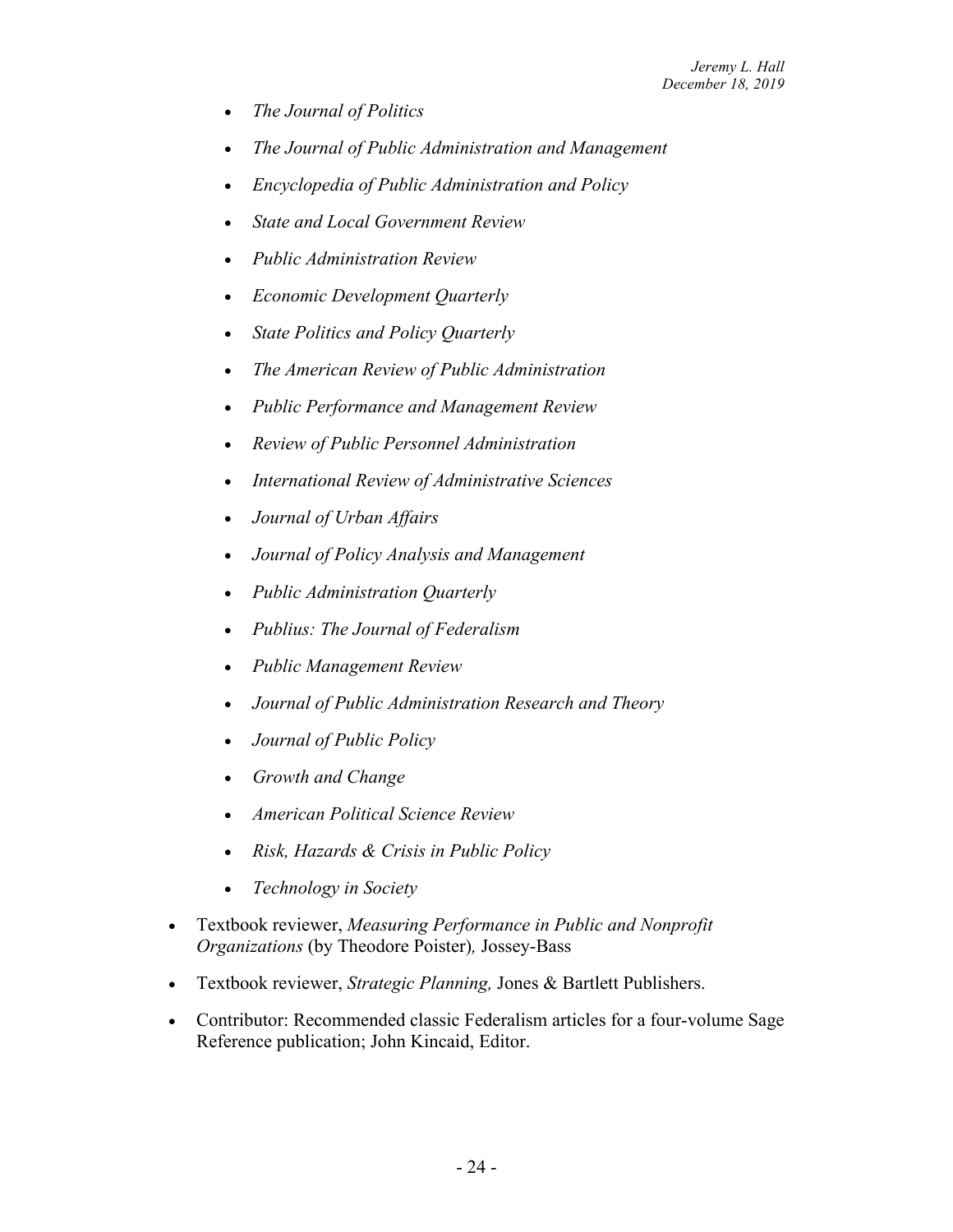- Panel Organizer. "The Intergovernmental Effects of Federal Legislation and Rulemaking: A View Toward Economic Development Implementation," ASPA, 2006.
- Panel Organizer. "Enhancing Fiscal and Budgetary Performance through Intergovernmental and Intersectoral Collaboration," ASPA, 2007.
- Panel Organizer. "Performance Management and Evidence Based Practice: Improving efficiency and effectiveness through collaboration," ASPA, 2007.
- Panel Chair. "Programmatic Performance Review: Federal Programs." SECoPA 1:30 p.m. Sunday, October 3, 2004.
- Panel Chair. "Clusters, Zones, and Technology Diffusion." APPAM 2:45 p.m. Saturday, October 30, 2004.
- Panel Discussant. "Government Innovations and Reforms" SECoPA 3:30 p.m. Thursday, October 6, 2005.
- Panel Discussant. "The Intergovernmental Effects of Federal Legislation and Rulemaking: A View Toward Economic Development Implementation." ASPA 9:45 a.m., Tuesday, April 4, 2006.
- Panel Chair. "Economic Development and Policy Impacts" SECoPA, 9:15 a.m., Friday, September 29, 2006.
- Panel Discussant. "Intergovernmental Financial and Political Relations." SECoPA, 1:45 p.m., Friday, September 29, 2006.
- Panel Discussant. "Gender, Science Policy, and Education" APPAM, 8:45 a.m., Saturday, November 4, 2006.
- Panel Chair. "Education Policy: Governance and Institutional Reforms" SPSA, 9:30 a.m., Thursday, January 4, 2007.
- Panel Discussant. "The Politics of Policy Diffusion I" MPSA, April 12-15, 2007.
- Panel Discussant. Workshop 5. "Leading the Future of the Public Sector: The Third Transatlantic Dialogue" Newark, Delaware (USA), May 31–June 2, 2007.
- Panel Chair. "The old and the new: improving measurement in economic development." SECoPA, 2007.
- Panel Discussant. "Institutional factors and regional economic development." SECoPA, 2007.
- Panel Discussant "State and Local Politics/Intergovernmental Relations." SPSA, New Orleans, LA. Thursday, Jan. 10, 2008; 8:00-9:30.
- Paper Discussant. Workshop 5. "Performance measurement and accountability in IGR-MLG." Milan, Italy, June 12-14, 2008.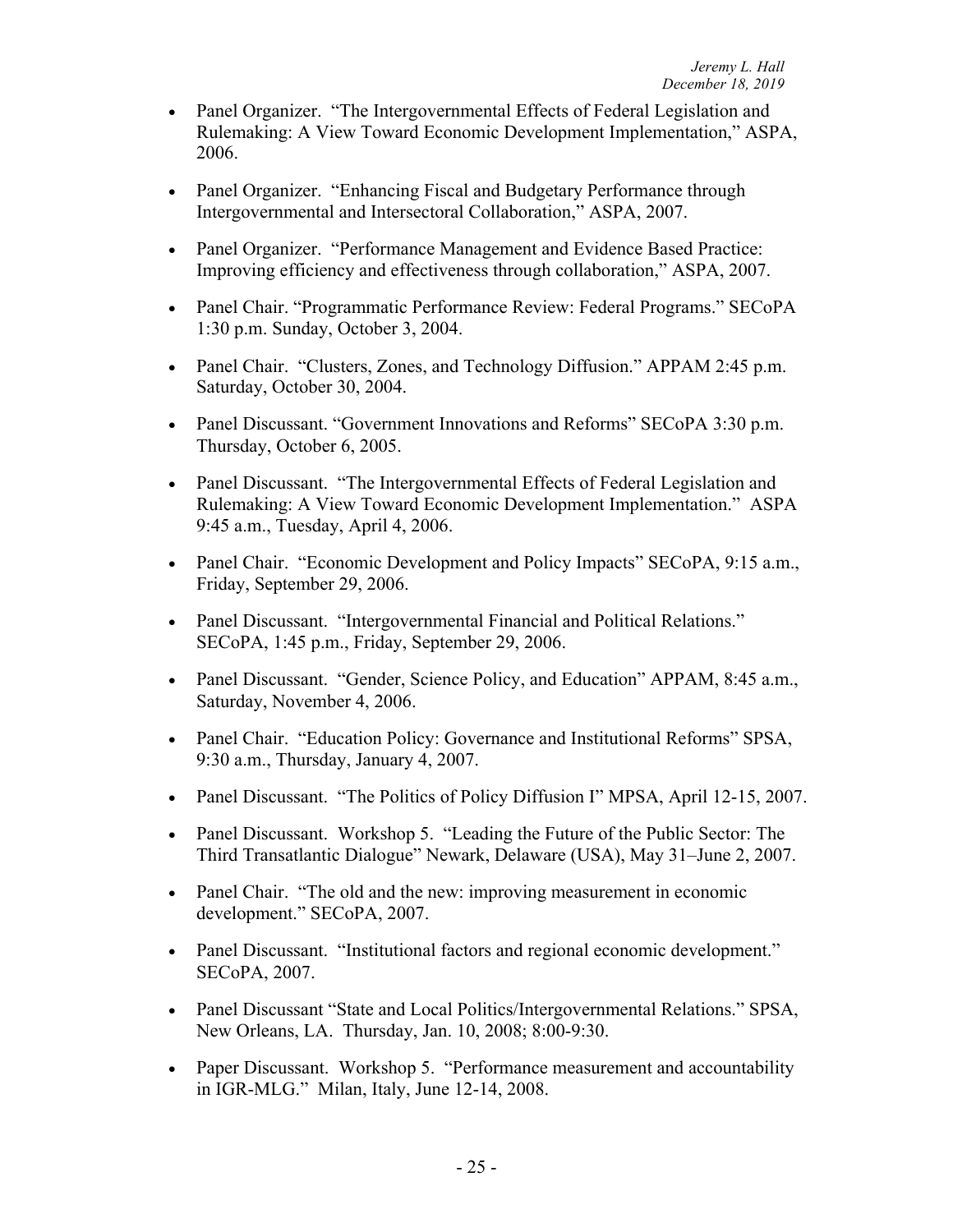- Panel Chair. Economic Development Finance. SECoPA. Orlando, FL, September 24-26, 2008.
- Panel Chair. Science and Technology: Policy Input and Outcome. APPAM. Los Angeles, CA, November 6-8, 2008.
- Panel Chair & Discussant: Institutional Politics, Interest Groups and Public Policy; SPSA. New Orleans, LA, January 8, 2009.
- Panel Discussant (01LGF). ASPA. Miami, FL, March, 2009.
- Panel Moderator (CAP Symposium Session II, Panels 16PMA & 17PMA). ASPA. Miami, FL, March, 2009.
- Paper Discussant. 5TAD. Washington, DC, June, 2009.
- Panel Chair: PPMRN Conference; Trenton, NJ. Fall 2012

### **OTHER SERVICE**

#### **External Faculty Tenure and Performance Review Committees:**

University of Colorado, Denver. School of Public Affairs, 4<sup>th</sup> year Faculty Reappointment Review (September, 2013)

Nanyang Technological University, Singapore. Tenure Review (March 2018).

Monash University, Melbourne Australia. Promotion Review (January 2020).

### **United Way of Metropolitan Dallas: Grant Application Outcome Evaluation Volunteer (2009).**

#### **Office of the Governor (AL), Region III Planning Committee Member (2007-2008).**

### **U.S. Department of Housing and Urban Development, Office of University Partnerships:**

- Grant Reviewer. Tribal Colleges and Universities Program. September, 2010.
- Grant Review Panel Leader. Hispanic Serving Institutions Assisting Communities Program. August, 2010.
- Grant Review Panel Leader. Hispanic Serving Institutions Assisting Communities Program. August, 2009.
- Grant Review Panel Leader. Hispanic Serving Institutions Assisting Communities Program. July, 2008.
- Grant Reviewer. Doctoral Dissertation Research Grant Program. July, 2008.
- Participant: internet-based grant peer review pilot. March, 2008.
- Review and Comment on 2008 Doctoral Programs NOFA; Sept-Oct, 2007.
- Grant Reviewer. Early Doctoral Student Research Grant Program. July, 2007.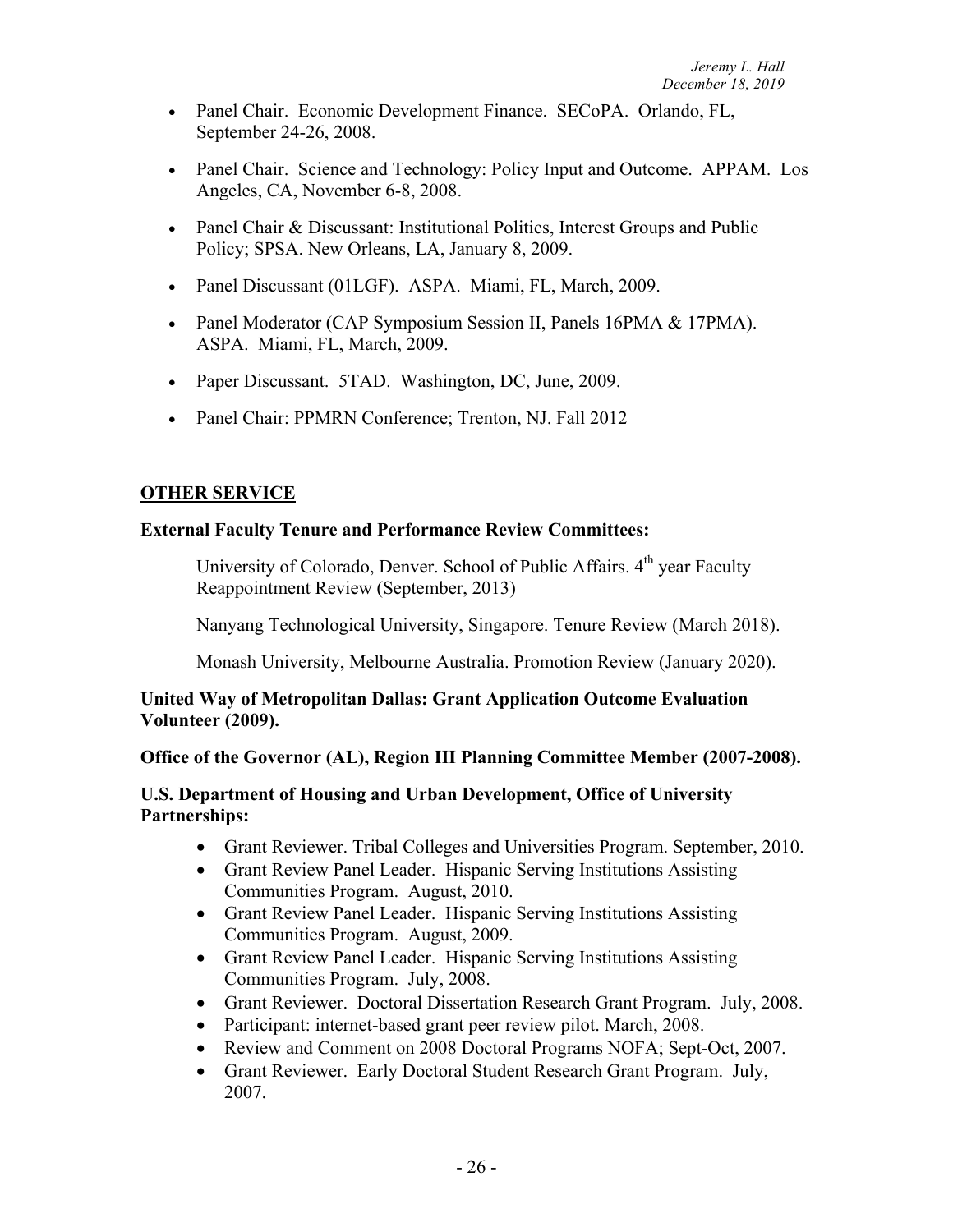- Grant Review Panel Leader. Hispanic Serving Institutions Assisting Communities Program. July, 2006.
- Grant Reviewer. Universities Rebuilding America Partnerships-Community Design Program. January, 2006.
- Grant Reviewer. Early Doctoral Student Research Grant Program. August, 2005.
- Grant Review Panel Leader, Community Development Work Study Program. July 2005.
- On-Site Technical Assistance Provider: Community Outreach Partnership Centers (COPC) Program. May, 2005.
- Grant Review Panel Leader, Community Outreach Partnership Centers (COPC) Program. August, 2004.
- Grant Review Panel Leader, Community Outreach Partnership Centers (COPC) Program. August, 2003.
- Grant Reviewer, Community Development Work Study Program. June, 2003.
- Grant Reviewer, Community Development Work Study Program. March, 2002.

# **U.S. Department of Education, Office of Vocational and Adult Education:**

• Grant Reviewer, Community Technology Centers Program. August, 2002.

# **Media Interviews:**

- Kaleidoscope: Raising Minimum Wage May hurt Workers (Sept 19, 2006; 40,1).
- Birmingham News: "City's Economic Health at Center of Mayoral Vote" (Oct. 5, 2007).
- Dallas Morning News: "Pro hockey starts strong in Allen" (Sunday March 21, 2010: 1B)
- Pittsburgh, PA Post-Gazette: "Cozy Relationships can Raise Questions" (Wednesday September 15, 2010: http://www.postgazette.com/pg/10258/1087587-454.stm)
- Atlanta Journal Constitution: "Taxpayer Money Always Needs Public Scrutiny—No Exceptions." (Wednesday, March 16, 2011: A15).

# **CONSULTING**

Medical City Dallas Hospital, Effective Meeting Management Training, Jan. 28, 2010. Medical City Dallas Hospital, Effective Meeting Management Training, April 16, 2010. Medical City Dallas Hospital, Effective Meeting Management Training, April 22, 2010. Oncor Power: Winds of Prosperity Review and Comment, May, 2010. Rutgers University—Newark, Business School: Program Evaluation Training October 2014.